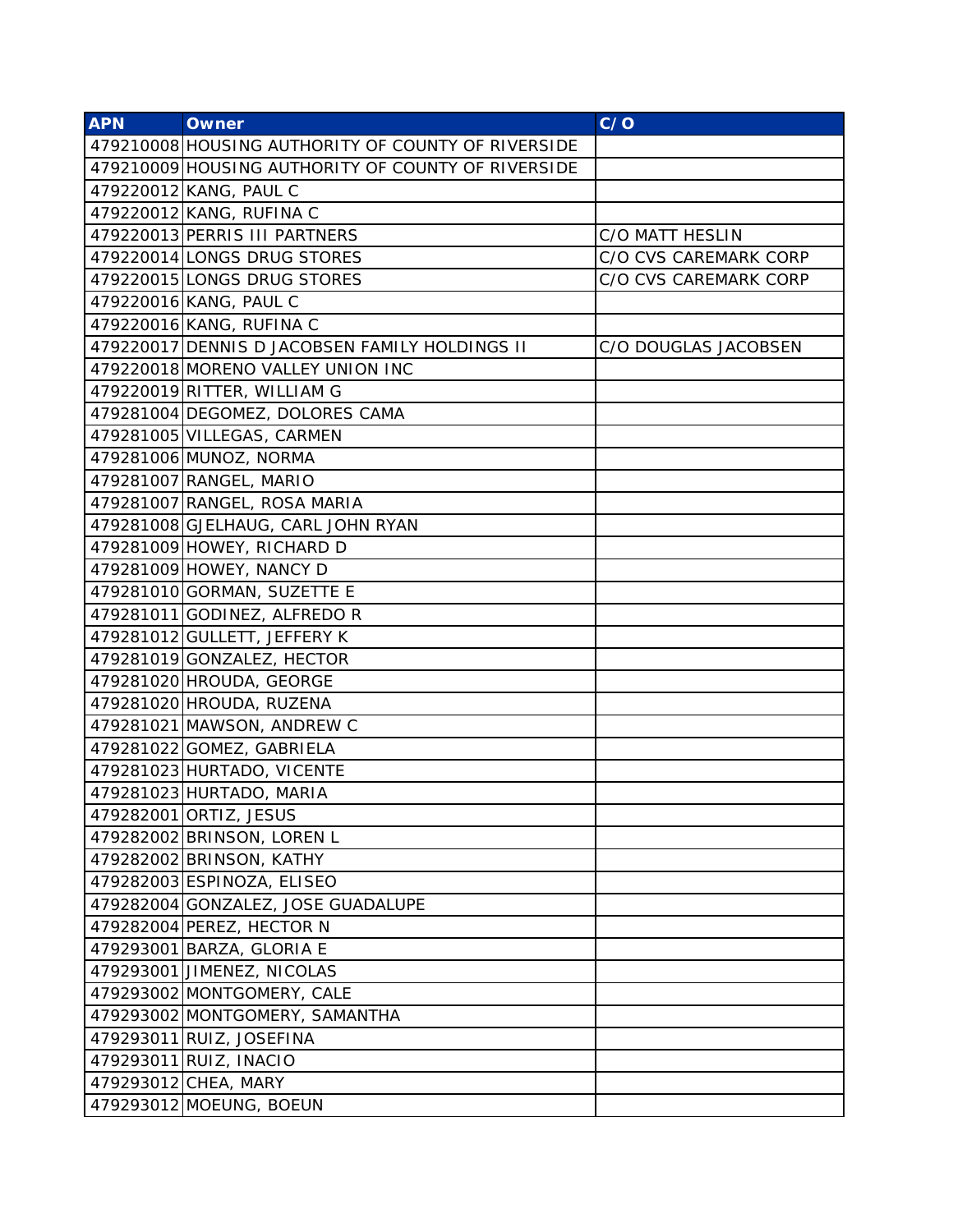| 479293013 ROMERO, GONZALO          |                            |
|------------------------------------|----------------------------|
| 479293014 RIUZ, BRUNO              |                            |
| 479293015 DESANTIAGO, MARIA        |                            |
| 479293015 STUPKE, MATTHEW          |                            |
| 479293016 HUANG, SUSAN S           |                            |
| 479293017 NUNEZ, JOSE              |                            |
| 479293017 NUNEZ, SILVIA            |                            |
| 479293018 MEDINA, MARIA            |                            |
| 479293018 MEDINA, RAMON            |                            |
| 479293019 VEGA, VICENTE            |                            |
| 479444003 MURILLO, SHERRY K        |                            |
| 479444003 MURILLO, FERNANDO        |                            |
| 479444004 IBARRA, ARTHUR           |                            |
| 479444004 IBARRA, JULIA MELISSA    |                            |
| 479444005 BROSAMER, KATHRYN M      |                            |
| 479444023 JACINTO, MARIA D         |                            |
| 479444024 GARCES, MARIO C          |                            |
| 479444024 GARCES, MEI F            |                            |
| 479444025 NOVAK, HANA              |                            |
| 479444025 NOVAK, KAREL             |                            |
| 479621001 HOLSTEIN, MARY           |                            |
| 479621002 SIDDIQUI, ANAM           |                            |
| 479621003 NELSON, YESENIA          |                            |
| 479621003 NELSON, DON A            |                            |
| 479621004 NGUYEN, THANH TUNG       |                            |
| 479621004 TRAN, BINH VAN           |                            |
| 479621005 HUTCHISON, PHILLIP L     |                            |
| 479621005 HUTCHISON, MARY S        |                            |
| 479621006 HUYNH, VAN LE            |                            |
| 479621006 PHAN, JOHN Q             |                            |
| 479621007 SAENZ, ROSA              |                            |
| 479621008 LEON, JESSIE             |                            |
| 479621009 LOGAN, CURT R            |                            |
| 479621009 LOGAN, CYNTHIA M         |                            |
| 479621010 LAY, SUEZIE              |                            |
| 479621011 TURNER, RUSSELL A        |                            |
| 479621011 TURNER, AUDREY R         |                            |
| 479621012 REYES, RAYMUNDO          |                            |
| 479621013 NAZ, MOHAMMAD SAOOD      |                            |
| 479621013 NAZ, SAMINA SHAHEEN      |                            |
| 479621014 LUGO, SANDRA             |                            |
| 479621015 HUYNH, VAN LE            |                            |
| 479621015 PHAN, JOHN Q             |                            |
| 479621016 HOLLOWAY, DIONNE         |                            |
| 479621017 MARTINEZ VELASCO, DORA A | C/O RIVERSIDE CAMPUS F C U |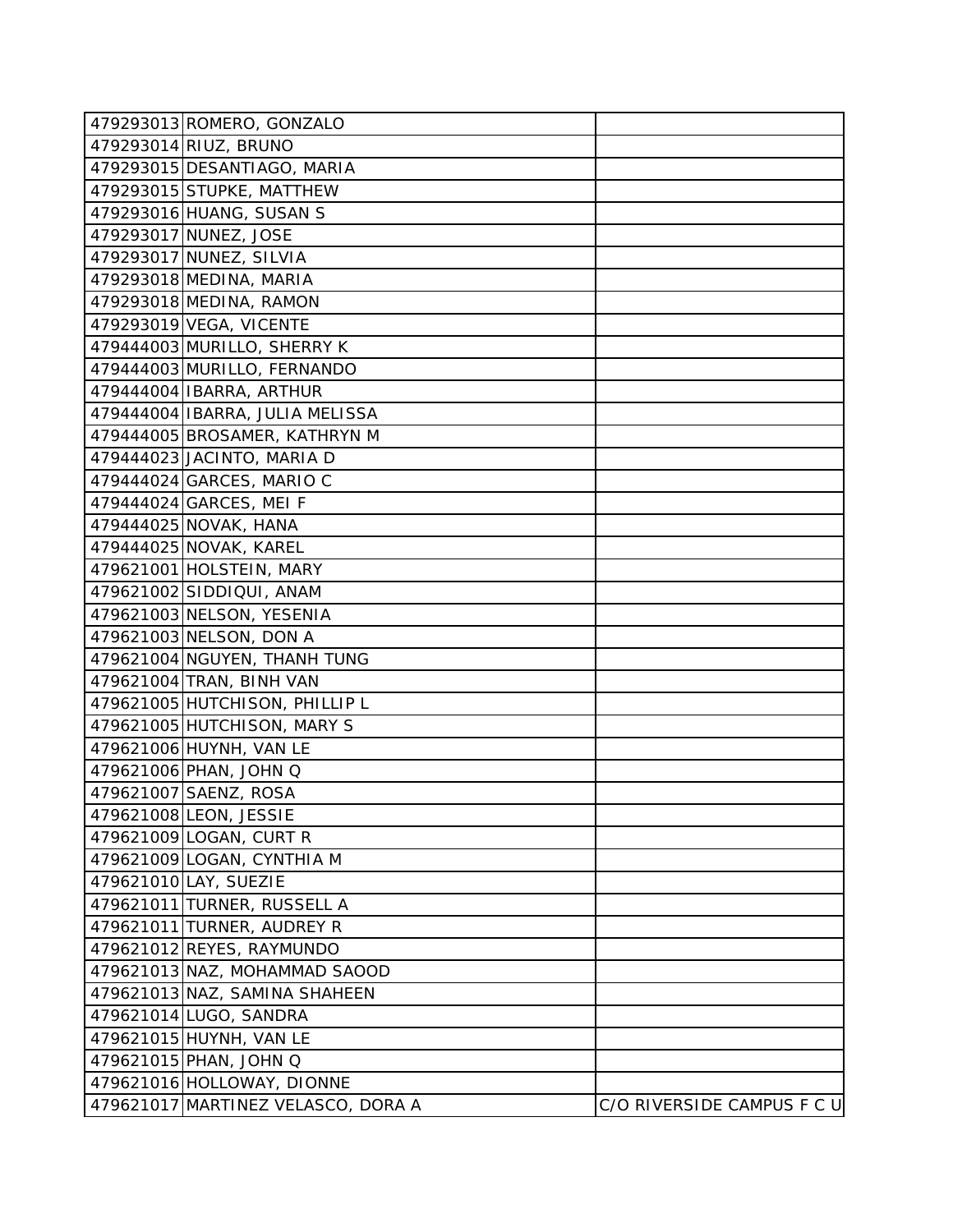| 479621018 BATES, LARRY A           |                    |
|------------------------------------|--------------------|
| 479621018 BATES, MARGIE L          |                    |
| 479621025 HO, WENDY CHEUNG         |                    |
| 479621025 CHAN, DIANA LEE          |                    |
| 479621026 CABRERA, JOSE LUIS       |                    |
| 479621027 OCHOA, MIRELLA           |                    |
| 479621028 BELMONTE, JOHN P         |                    |
| 479621028 BELMONTE, SALLY A        |                    |
| 479622001 MIRANDA, EILEEN          |                    |
| 479622001 MIRANDA, RAMON G         |                    |
| 479622002 EARL, MARY ANN           |                    |
| 479622002 EARL, WILLIAM J          |                    |
| 479622003 CANO, LORRAINE LUNA      |                    |
| 479622003 CANO, BENJAMIN           |                    |
| 479622011 BACHAN, OCTAVIA          |                    |
| 479622011 TUKES, ANNMARIE          |                    |
| 479622012 STEWART, FRANCIS R       |                    |
| 479622013 GARCIA, DOMINGA          |                    |
| 479622013 GARCIA, BERNARDO         |                    |
| 479622014 RAMIREZ, PATRICIA        |                    |
| 479622014 RAMIREZ, RACHEL          |                    |
| 479622015 RODRIGUEZ, CYNTHIA       |                    |
| 479622015 RODRIGUEZ, OSCAR         |                    |
| 479622016 TRAN, KIM QUYEN NGOC     |                    |
| 479622016 DUONG, MINH DINH         |                    |
| 479622017 JOHNSTON, MICHELLE L     |                    |
| 479622017 JOHNSTON, DENNIS L       |                    |
| 479622018 ANDERSON, ONANONG        |                    |
| 479622018 ANDERSON, GEORGE W       |                    |
| 479631001 GARCIA, GABINO           |                    |
| 479631001 GARCIA, JOANNE M         |                    |
| 479631002 CRUZ, EVELYN             |                    |
| 479631003 LOUQUE, ANGELA R CLARK   |                    |
| 479631004 ONUKOGU, OBI             |                    |
| 479631005 MEZZANATTO, TYLER J      |                    |
| 479631005 MEZZANATTO, ROSIE        |                    |
| 479631006 SHILLEH, IMRAN           | C/O HISHAM SHILLEH |
| 479631006 SHILLEH, HISHAM          | C/O HISHAM SHILLEH |
| 479631006 ZEROUALI, NAIMA MUBAREK  | C/O HISHAM SHILLEH |
| 479631007 FINK, BRUCE              |                    |
| 479631007 FINK, JUDITH             |                    |
| 479631008 SALAZAR, JOSE E          |                    |
| 479631009 WU, SU CHIN              |                    |
| 479631010 ALESSANDRO VILLAGE PLAZA |                    |
| 479632001 TORRES, JESUS            |                    |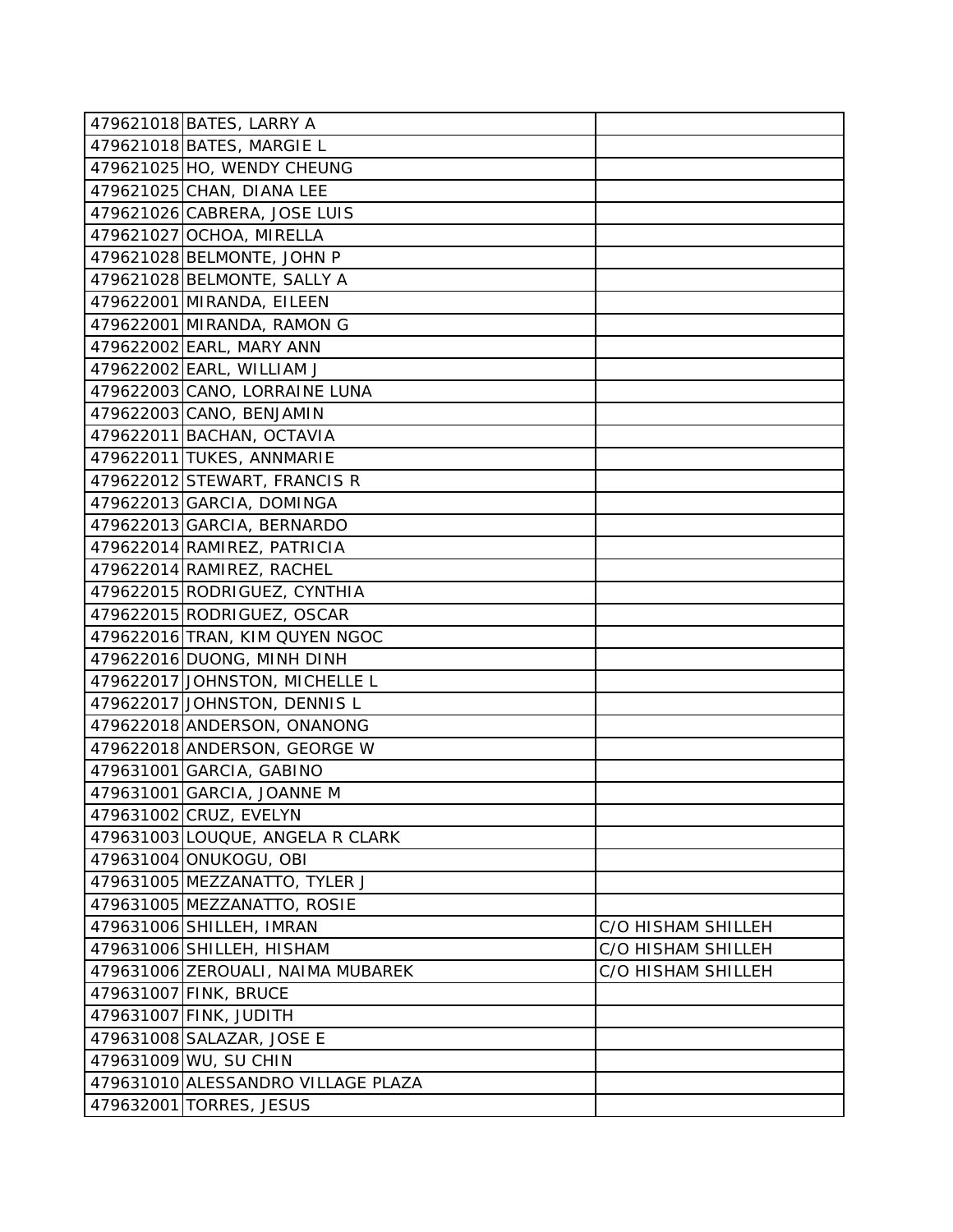| 479632002 ALAVEZ, SONIA C                     |                     |
|-----------------------------------------------|---------------------|
| 479632003 PATTILO, IVORY J                    |                     |
| 479632003 COLE, ADREAINNE JENICA              |                     |
| 479632004 GALLO, JUAN M                       |                     |
| 479632004 GALLO, MARIA P                      |                     |
| 479632005 MORTON, CATHERENE J                 |                     |
| 479632006 SIMPSON, DAVID R                    |                     |
| 479632007 JENSON, BRADLEY W                   |                     |
| 479632007 JENSON, CHRISTA M                   |                     |
| 479632008 CORONA, LOURDES ANGELICA            |                     |
| 479632008 CORONA, MANUEL                      |                     |
| 479632009 VALENZUELA, ANA                     |                     |
| 479632009 CAVAZOS, LEMUEL                     |                     |
| 482190013 MORENO VALLEY UNIFIED SCHOOL DIST   |                     |
| 482201010 SALAS, MARIA ISABEL                 |                     |
| 482201010 SALAZAR, JOSE ANTONIO               |                     |
| 482201011 SANDOVAL, AGUSTIN                   |                     |
| 482201011 SANDOVAL, HERMELINDA                |                     |
| 482201012 TORRES, ANGEL                       |                     |
| 482201014 MEDINA, RAFAEL                      |                     |
| 482201015 CONTRERAS, RAMIRO                   |                     |
| 482201015 LOPEZ CONTRERAS, MARY LOUISE        |                     |
| 482201016 PEREZ, LETICIA                      |                     |
| 482201016 PEREZ, DAVID                        |                     |
| 482201017 GONZALEZ, LETICIA                   |                     |
| 482201018 MALKUS, ROGER L                     |                     |
| 482201018 MALKUS, DAGMAR                      |                     |
| 482201019 UNLEASHED MOTORSPORTS               |                     |
| 482201020 RODRIGUEZ, ADOLFO AGUILAR           |                     |
| 482201021 GIRON, LEONARDO                     |                     |
| 482201025 KENTUCKY FRIED CHICKEN OF CALIF INC | C/O AMPAC MGMT      |
| 482201025 DONG HONG ENTERPRISES               | C/O AMPAC MGMT      |
| 482201026 G K MORENO VALLEY INV INC           | C/O VISHNU PATEL    |
| 482201027 MIDLAND SCHOOL DIST                 |                     |
| 482201029 VALDIVIA, CONSUELO                  |                     |
| 482202010 LOZA, MARIA                         |                     |
| 482202010 ZAMORA, CAMERINO                    |                     |
| 482202011 SASS, DARLINE M                     |                     |
| 482202012 CHAIDEZ, APOLONIA                   |                     |
| 482202012 CARRASCO, GREGORIO                  |                     |
| 482202013 VELAZQUEZ, JESUS                    |                     |
| 482203001 GONZALEZ, ANDRES                    | C/O IDALMY GONZALEZ |
| 482203001 GONZALEZ, IDALMY                    | C/O IDALMY GONZALEZ |
| 482203002 RIOS, CLEMENTE                      |                     |
| 482203003 BLANCO, JESUS                       |                     |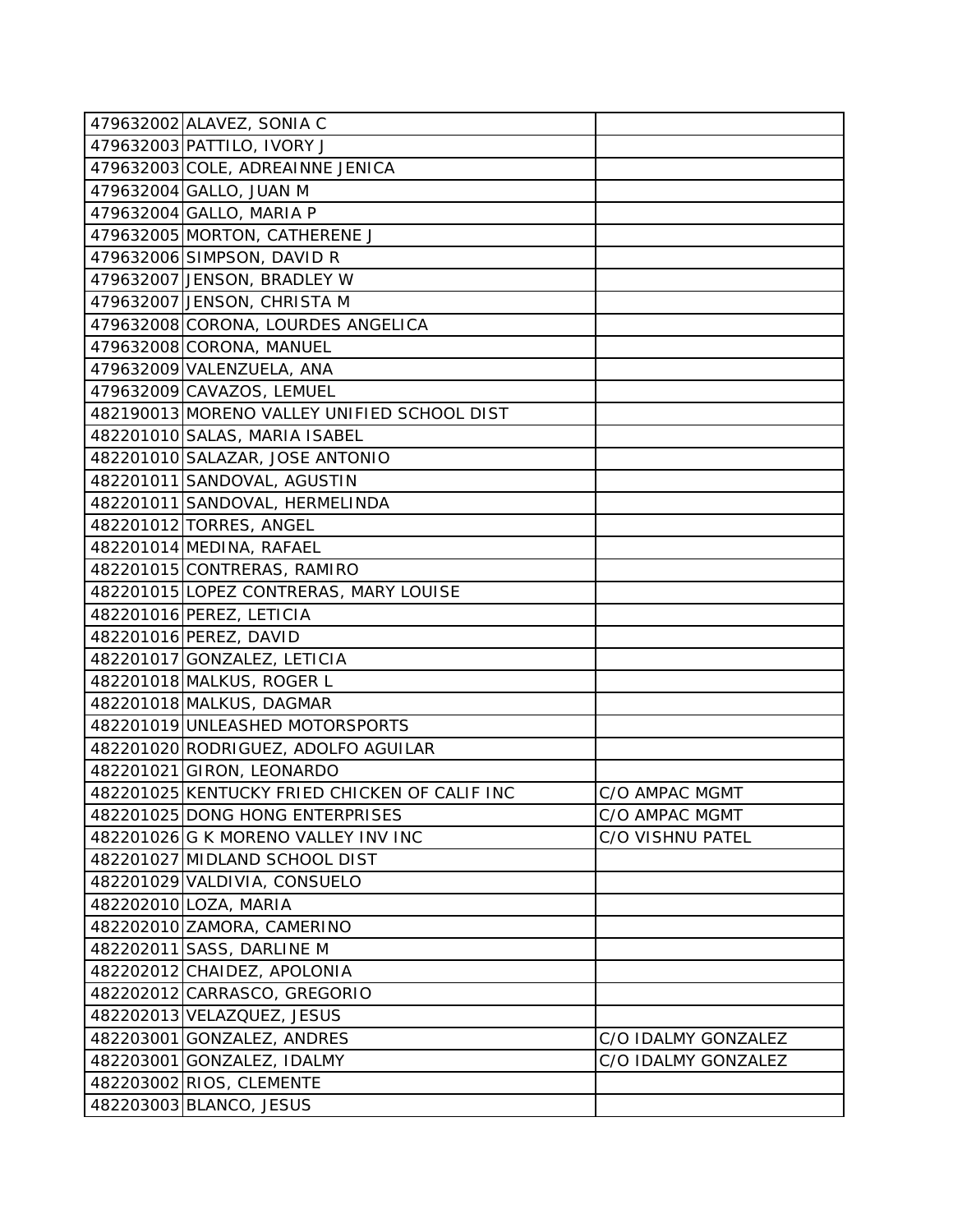| 482203004 LINTHICUM IVAN D REVOCABLE LIVING TRUST | C/O IVAN D LINTHICUM     |
|---------------------------------------------------|--------------------------|
| 482203004 LINTHICUM, IVAN D                       | C/O IVAN D LINTHICUM     |
| 482203005 LAOS, ROSA                              |                          |
| 482203006 AGUILAR, THOMAS W                       |                          |
| 482203007 MUNSEE, CANE D                          |                          |
| 482203008 WURTZ, WILLIAM                          |                          |
| 482203009 VERGARA, MERCEDES                       |                          |
| 482203010 DAKIS, GEORGE M                         |                          |
| 482203010 DAKIS, MARY L                           |                          |
| 482203011 SANCHEZ, ANA                            |                          |
| 482203011 SANCHEZ, ROGELIO                        |                          |
| 482203012 OCHOA, BENJAMIN                         |                          |
| 482203012 OCHOA, LAURA                            |                          |
| 482203013 BUSH, DORA C                            |                          |
| 482203014 GONZALEZ, LEANDRO                       |                          |
| 482203015 COLLARO, DANIEL LEROY                   |                          |
| 482203015 COLLARO, LENAY MICHELLE                 |                          |
| 482203016 TRAN, HOA THIEN                         |                          |
| 482203017 SAREMI, SHIRIN                          |                          |
| 482203018 NAVA, MARIO GAMINO                      |                          |
| 482203018 GAMINO, LUCIA                           |                          |
| 482203019 CORDERO, FABIOLA                        |                          |
| 482203020 HARTER, MARGIE F                        |                          |
| 482203021 HARTER, MARGIE F                        |                          |
| 482203022 BUENO, HANNA A                          | C/O MARIA SALVE A BUENO  |
| 482210095 WEAVER PARK                             | C/O JOHN WANG            |
| 482210096 WEAVER PARK                             | C/O JOHN WANG            |
| 482462030 COUTIN, ADISLEIDYS HERRERA              |                          |
| 482462031 BAILON, JOSE P                          |                          |
| 482462031 MACIAS, MARTHA                          |                          |
| 482462032 BLACK, JUN L                            |                          |
| 482462032 BLACK, MARTIN H                         |                          |
| 482462038 GOMEZ, SALVADOR                         |                          |
| 482462039 AVELLANEDA, JORGE                       |                          |
| 482462040 TORRES, JOSE                            |                          |
| 482462040 TORRES, FILIBERTA                       |                          |
| 482462041 CARRILLO, PRISCILLA                     |                          |
| 482462041 CARRILLO, RICHARD                       |                          |
| 482462042 SANCHEZ, LORI V                         | C/O BARBARA J COUNTS     |
| 482520013 SUNNYMEAD VILLAGE                       |                          |
| 482540004 BHULLAR INV                             | C/O SUNNY BHULLAR        |
| 482540020 BHULLAR INV                             | C/O SUNNY BHULLAR        |
| 482540021 BHULLAR INV                             | <b>C/O SUNNY BHULLAR</b> |
| 482540022 BHULLAR INV                             | C/O SUNNY BHULLAR        |
| 482540023 BHULLAR INV                             | C/O SUNNY BHULLAR        |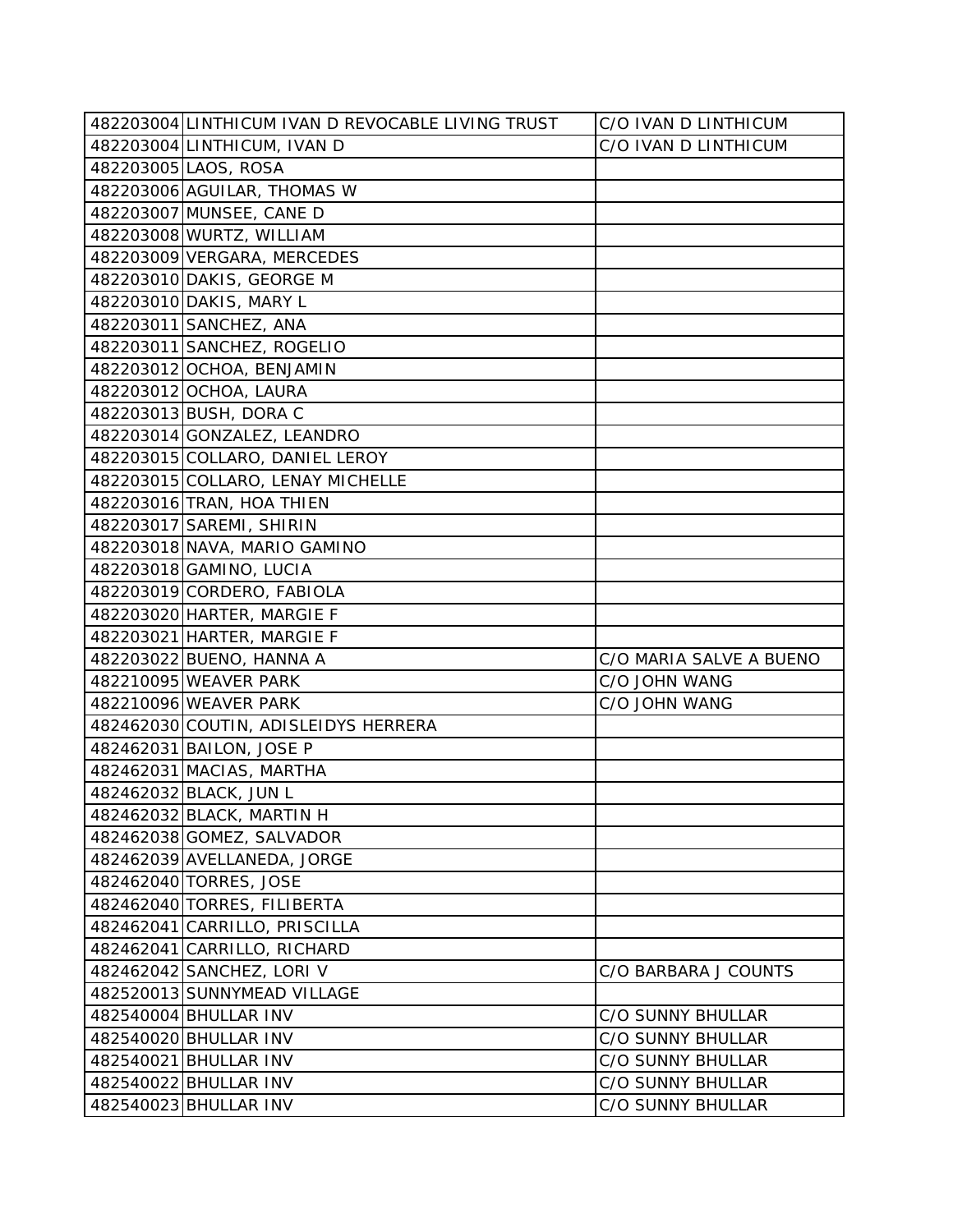|                     | 482540024 BHULLAR INV                               | C/O SUNNY BHULLAR        |  |
|---------------------|-----------------------------------------------------|--------------------------|--|
|                     | 482540025 BHULLAR INV                               | <b>C/O SUNNY BHULLAR</b> |  |
|                     | 482540028 FORMOSA RENTALS                           |                          |  |
| 482540029 P & A DEV |                                                     |                          |  |
|                     | 482540030 BODEGA LATINA CORP                        | C/O BHULLAR INV          |  |
|                     | 482540030 BHULLAR INV                               | C/O BHULLAR INV          |  |
|                     | 482631028 PAYTON, VINSON                            |                          |  |
|                     | 482631029 VITAL, OSBALDO                            |                          |  |
|                     | 482631030 LOS ARCOS INV INC                         |                          |  |
|                     | 482631031 ONULDO INC                                |                          |  |
|                     | 482631032 MORENO, LUIS                              |                          |  |
|                     | 482631033 YUAN SO CHING FAMILY TRUST                |                          |  |
|                     | 484020018 PROFESSORS FUND I                         | C/O PROFESSORS CAPITAL   |  |
|                     | 484020019 WALGREEN CO                               | C/O VICTORIA ARENSKY     |  |
|                     | 484020025 PROFESSORS FUND IV                        | C/O PROFESSORS CAPITAL   |  |
|                     | 484020026 PERRIS ALESSANDRO                         |                          |  |
|                     | 484020026 FIVE POINT PLAZA                          |                          |  |
|                     | 484030014 PERRIS PACIFIC CO                         | C/O SHRAHAM ANVARI       |  |
|                     | 484030015 SOUTHEASTERN CALIF CONF SEV DAY ADVENTIST |                          |  |
|                     | 484030016 SERRE, GLENN A                            | C/O ANGEL HUANG          |  |
|                     | 484030016 SHENG, JOHN W                             | C/O ANGEL HUANG          |  |
|                     | 484030016 SHENG, CHEN TE MEI                        | C/O ANGEL HUANG          |  |
|                     | 484030016 KAO, TING YUN<br>C/O ANGEL HUANG          |                          |  |
|                     | 484072037 GOMES, RICHARD ALAN                       |                          |  |
|                     | 484072038 BALLESTEROS, EMILIANO Q                   |                          |  |
|                     | 484072038 BALLESTEROS, ISMAELA B                    |                          |  |
|                     | 484072039 SOM, METH DAVID R                         |                          |  |
|                     | 484072040 LARA, JENNIFER                            |                          |  |
|                     | 484072041 SOLIZ, ALBERT L                           |                          |  |
|                     | 484072041 SOLIZ, CELESTE                            |                          |  |
|                     | 484072042 WANG, CHAU YONG WU                        |                          |  |
|                     | 484072042 WANG, GEORGE H                            |                          |  |
|                     | 484072043 TAING, PHAL S                             |                          |  |
|                     | 484072043 TAING, AURORA T                           |                          |  |
|                     | 484072044 ZAMBRANO, ISABEL                          |                          |  |
|                     | 484072045 MARTINEZ, CELSO                           |                          |  |
|                     | 484072046 BROWN, ANELL                              |                          |  |
|                     | 484072056 SANVISION INC                             |                          |  |
|                     | 484072057 COONTZ, LINDA J                           |                          |  |
|                     | 484072058 MINJAREZ, FELIX                           |                          |  |
|                     | 484072059 CENTER, SCOTT                             |                          |  |
|                     | 484072060 DELGADO, MARCO A                          |                          |  |
|                     | 484072060 DELGADO, ROSA M                           |                          |  |
|                     | 484072061 MILLER, JOHN A                            |                          |  |
|                     | 484072061 MILLER, DEBORAH M                         |                          |  |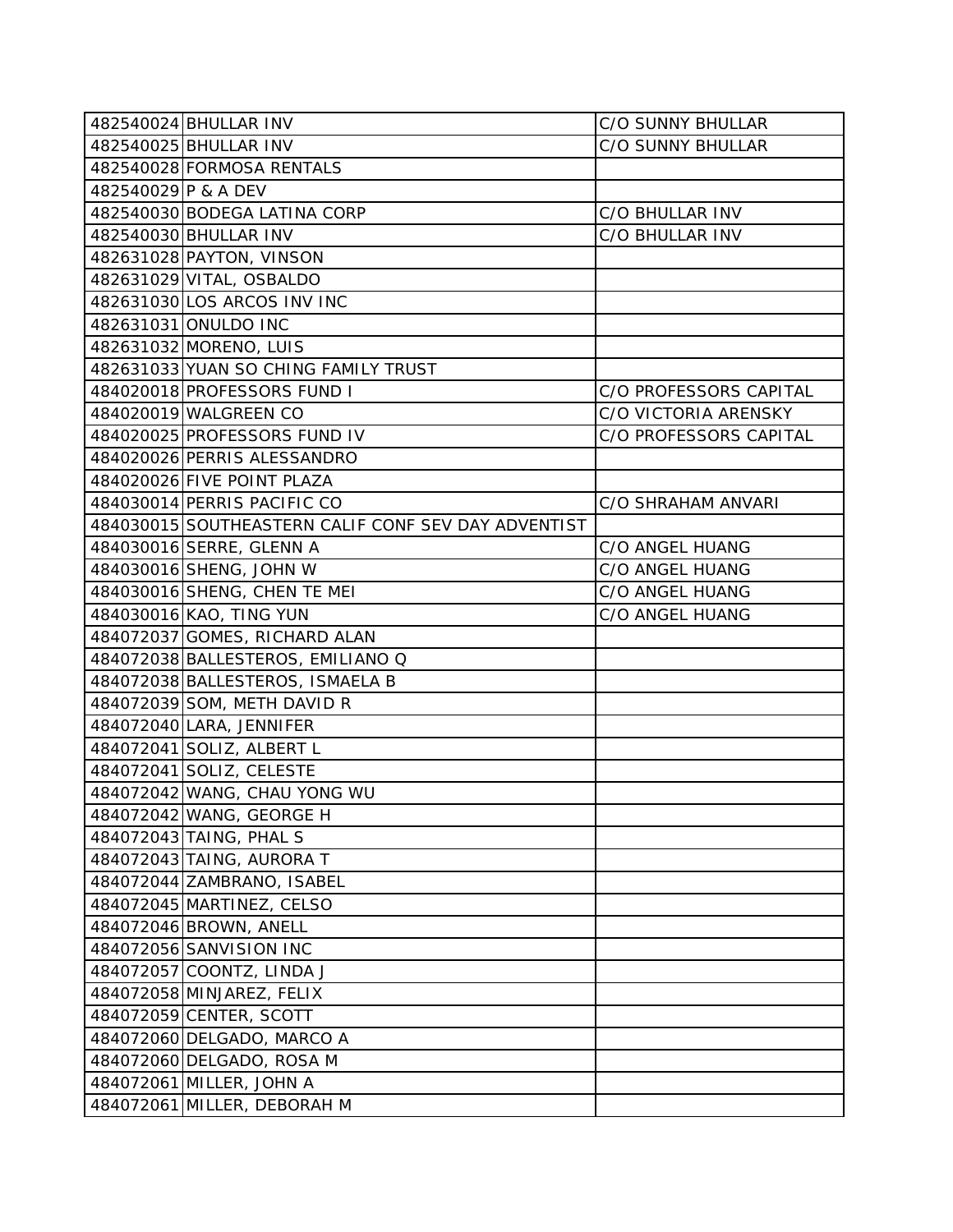|                      | 484072062 HURTADO, MARIA ELENA                    |                    |
|----------------------|---------------------------------------------------|--------------------|
|                      | 484072062 HURTADO, JORGE                          |                    |
|                      | 484072063 FEDERAL NATL MORTGAGE ASSN              | C/O SETERUS        |
|                      | 484072064 GONZALEZ, FRANCISCO                     |                    |
|                      | 484072064 GONZALEZ, BEATRIZ                       |                    |
|                      | 484072065 VALADEZ, ROGER                          |                    |
|                      | 484072066 DELACRUZ, JAVIER                        |                    |
|                      | 484072066 TERAN, CECILIA                          |                    |
|                      | 484072067 MOCTEZUMA, TERESA                       |                    |
|                      | 484072067 MOCTEZUMA, ARIEL                        |                    |
|                      | 484072068 ZUNIGA, ERIC                            |                    |
|                      | 484072068 ZUNIGA, NOEMI                           |                    |
| 484072069 LEE, SALLY |                                                   |                    |
|                      | 484072069 LEE, CHARLIE                            |                    |
|                      | 484072078 DANG, ANTHONY                           | C/O CAM HANH TRINH |
|                      | 484072078 TRINH, CAM HANH                         | C/O CAM HANH TRINH |
|                      | 484072079 RASK, LYNN                              |                    |
| 484072080 LOUDEN     |                                                   |                    |
|                      | 484072081 TURNER, MITZI                           |                    |
|                      | 484072082 GONZALEZ, LUIS C                        |                    |
|                      | 484072082 GONZALEZ, MARCELA                       |                    |
| 484072083 THR CALIF  |                                                   |                    |
|                      | 484072084 HUIZAR, CONRADO                         |                    |
|                      | 484072085 PAIZ, MICHAEL S                         |                    |
|                      | 484072086 HOKANSON VINTON JR & PYONG LIVING TRUST |                    |
|                      | 484072087 MARTE, ALVIN                            |                    |
|                      | 484072088 SPOONER, MICHAEL T                      |                    |
|                      | 484072088 SPOONER, VIRGINIA I                     |                    |
|                      | 484072089 GOMEZ, DELLANIRA                        |                    |
|                      | 484072089 HERNANDEZ, MARIO                        |                    |
|                      | 484072090 METZGAR, ANTHONY D                      |                    |
|                      | 484072091 MORALES, SALVADOR                       |                    |
|                      | 484072100 BERNAL, GUADALUPE                       |                    |
|                      | 484072100 BERNAL, MARICELA                        |                    |
|                      | 484072101 ARIAS, ALMA R                           |                    |
|                      | 484072101 ARIAS, EUSEBIO                          |                    |
|                      | 484072102 VALENCIA, ALVARO                        |                    |
|                      | 484072102 VALENCIA, LILIA                         |                    |
|                      | 484072103 ZAMARRIPA, CESAR                        |                    |
|                      | 484072104 LIETZ, JEFF                             |                    |
|                      | 484072104 LIETZ, MARICELA                         |                    |
|                      | 484072105 GONZALES, ROGELIO                       |                    |
|                      | 484072106 CITY OF MORENO VALLEY                   |                    |
|                      | 486280043 26TH CORP                               |                    |
|                      | 486280043 GRANITE CAPITOL                         |                    |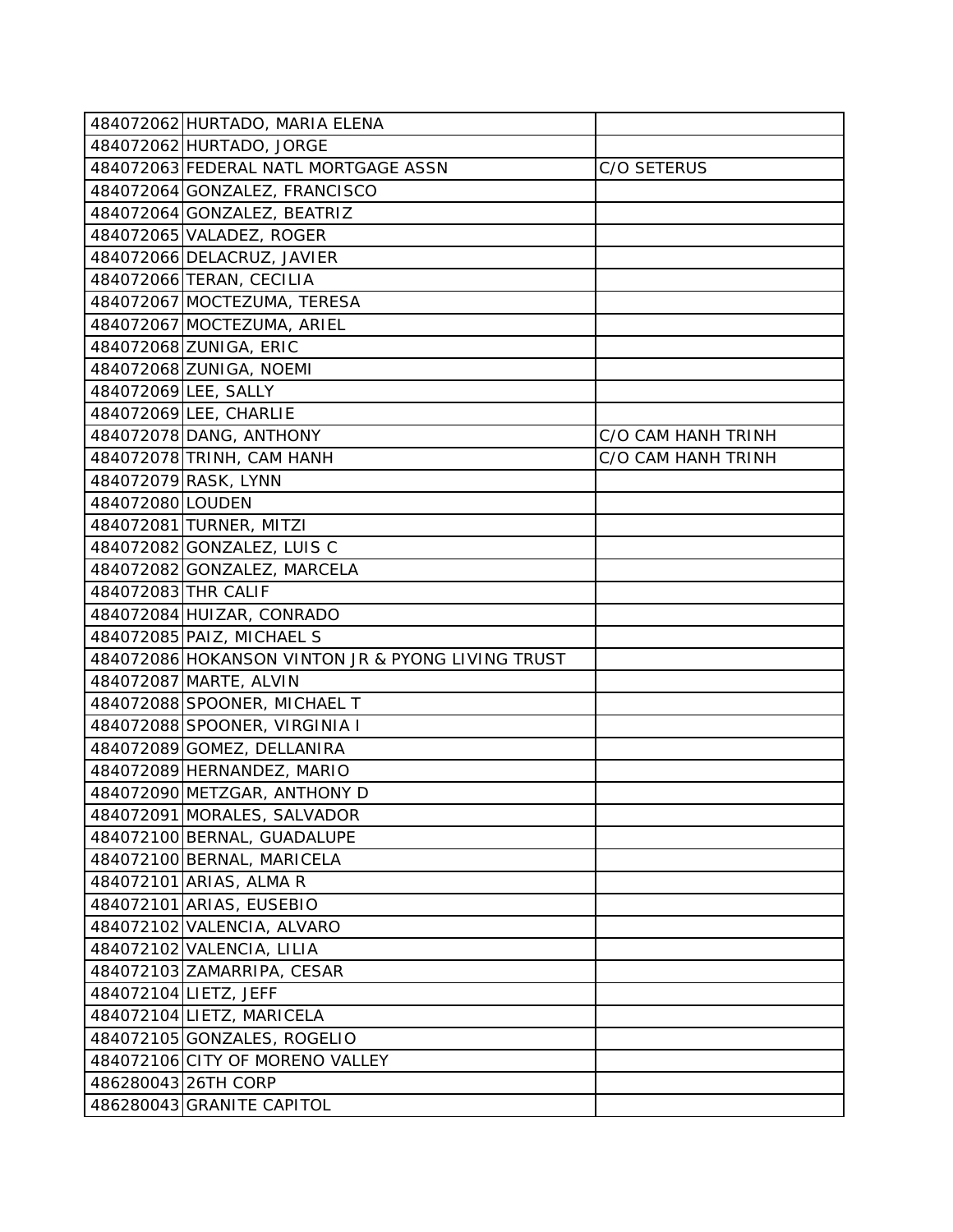|                     | 486280044 LAKERIDGE MARKETPLACE      | C/O DIVERSIFIED REAL EST |
|---------------------|--------------------------------------|--------------------------|
|                     | 487470025 WINCO HOLDINGS INC         |                          |
|                     | 487494001 MENDIOLA, JOAN             |                          |
|                     | 487494001 MENDIOLA, ENRIQUE          |                          |
|                     | 487494002 CAMPOS, MARLENE            |                          |
|                     | 487494002 CAMPOS, ROGELIO            |                          |
|                     | 487494003 MARTINEZ, LEONEL A         |                          |
|                     | 487494003 MARTINEZ, MARIA G          |                          |
|                     | 487494004 LITCHFIELD, TIMOTHY V      |                          |
|                     | 487494005 VAZQUEZ, VICTOR M          |                          |
|                     | 487494005 VAZQUEZ, ROSA              |                          |
|                     | 487494006 LIZARRAGA, PAOLA           |                          |
|                     | 487494006 LIZARRAGA, GERARDO         |                          |
|                     | 487494007 LACY, LULA L               |                          |
| 487494007 LACY, IVY |                                      |                          |
|                     | 487494008 HERNANDEZ, AURORA A        |                          |
|                     | 487494008 HERNANDEZ, JUAN M          |                          |
|                     | 487494009 CALVILLO, CHRISTINA        |                          |
|                     | 487494009 BACA, DEMETRIO             |                          |
|                     | 487494010 ORTIZ, ARCADIO F           |                          |
|                     | 487494010 ORTIZ, AURORA F            |                          |
|                     | 487494011 LOZANO, BETHEL ELISA       |                          |
|                     | 487494012 VELASQUEZ, CARLOS          |                          |
|                     | 487494012 TAYLOR, CLARENCE           |                          |
|                     | 487494018 CUELLAR, MICHELLE          |                          |
|                     | 487494019 GUTIERREZ, SUSAN R         |                          |
|                     | 487494020 MENDOZA, REYNALDA          |                          |
|                     | 487494020 MENDOZA, JOEL              |                          |
|                     | 487494021 JORDAN, ELSIE M            |                          |
|                     | 487494022 WEBB, RICHARD C            |                          |
|                     | 487494022 WEBB, DEBORAH A            |                          |
|                     | 487494023 SANCHEZ, JOSE LUIS         |                          |
|                     | 487494024 RIVERS, THEODORE           |                          |
|                     | 487494024 RIVERS, SHIRLEY            |                          |
|                     | 487494025 HUTCHESON, JAMES W         |                          |
|                     | 487494026 GONZALEZ, JOSE FELICIANO   |                          |
|                     | 487494027 HARRIS, CAROLYN ANN        |                          |
|                     | 487494028 QUEZADA, FRANCISCO J       |                          |
|                     | 487494028 QUEZADA, ELIA C            |                          |
|                     | 487494029 FREDERICK, DEBORAH M       |                          |
|                     | 487494030 GONZALEZ, MARIA DE LA CRUZ |                          |
|                     | 487494030 ROBLES, DENISE G           |                          |
|                     | 487494030 GONZALEZ, ROSA MARIA       |                          |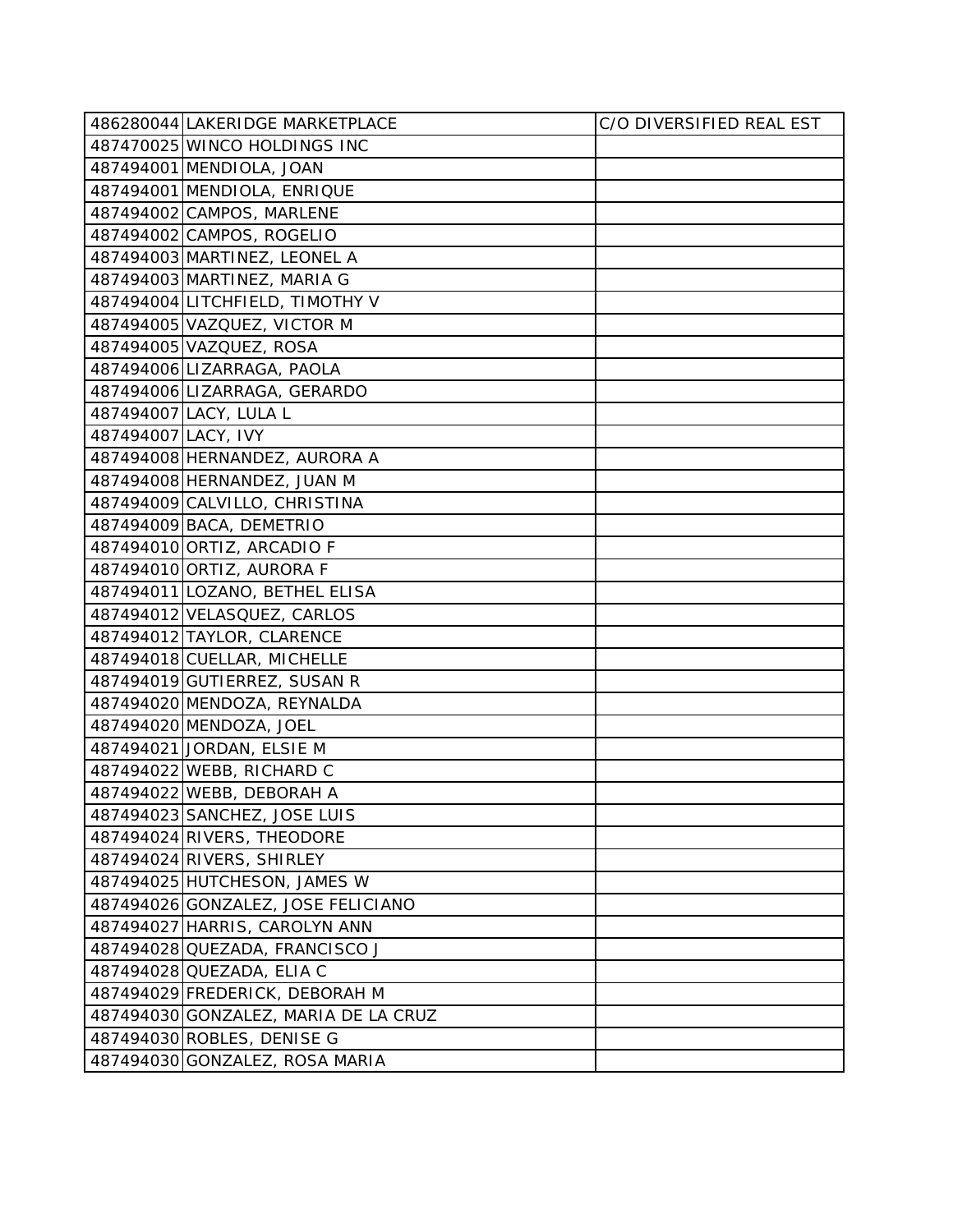| <b>Owner Address</b>     | <b>Owner City</b>    | <b>Owner Zip</b> | <b>Situs Number</b> |
|--------------------------|----------------------|------------------|---------------------|
| 5555 ARLINGTON AVE       | RIVERSIDE CA         | 92504            | 0                   |
| 5555 ARLINGTON AVE       | RIVERSIDE CA         | 92504            | 0                   |
| 1316 BIENVENEDA AVE      | PACIFIC PALISADES CA | 90272            | 25030               |
| 1316 BIENVENEDA AVE      | PACIFIC PALISADES CA | 90272            | 25030               |
| 5015 BIRCH ST STE 119    | NEWPORT BEACH CA     | 92660            | 25050               |
| 1 CVS DR                 | WOONSOCKET RI        | 2895             | 25070               |
| 1 CVS DR                 | WOONSOCKET RI        | 2895             | 0                   |
| 1316 BIENVENEDA AVE      | PACIFIC PALISADES CA | 90272            | 25100               |
| 1316 BIENVENEDA AVE      | PACIFIC PALISADES CA | 90272            | 25100               |
| 21800 BURBANK BLV NO 330 | WOODLAND HILLS CA    | 91367            | 25010               |
| 25020 ALESSANDRO BLV     | MORENO VALLEY        | 92553            | 25020               |
| 21397 GEORGE BROWN AVE   | RIVERSIDE CA         | 92518            | 25024               |
| 25176 SILENT CREEK RD    | MORENO VALLEY        | 92553            | 25176               |
| 25164 SILENT CREEK RD    | MORENO VALLEY        | 92553            | 25164               |
| 25152 SILENT CREEK RD    | <b>MORENO VALLEY</b> | 92553            | 25152               |
| 25140 SILENT CREEK RD    | <b>MORENO VALLEY</b> | 92553            | 25140               |
| 25140 SILENT CREEK RD    | <b>MORENO VALLEY</b> | 92553            | 25140               |
| 1892 SUGAR MAPLE         | PERRIS CA            | 92571            | 25128               |
| 25141 SILENT CREEK RD    | <b>MORENO VALLEY</b> | 92553            | 25141               |
| 25141 SILENT CREEK RD    | <b>MORENO VALLEY</b> | 92553            | 25141               |
| 25153 SILENT CREEK RD    | <b>MORENO VALLEY</b> | 92553            | 25153               |
| 25165 SILENT CREEK RD    | <b>MORENO VALLEY</b> | 92553            | 25165               |
| 25177 SILENT CREEK RD    | <b>MORENO VALLEY</b> | 92553            | 25177               |
| 12325 LEAHY DR           | MORENO VALLEY CA     | 92553            | 25182               |
| 14455 SUSANA CT          | MORENO VALLEY CA     | 92553            | 25170               |
| 14455 SUSANA CT          | MORENO VALLEY CA     | 92553            | 25170               |
| 25158 SILVER ARROW DR    | MORENO VALLEY        | 92553            | 25158               |
| 25146 SILVER ARROW DR    | MORENO VALLEY        | 92553            | 25146               |
| 133 N WINTON AVE         | LA PUENTE CA         | 91744            | 25134               |
| 133 N WINTON AVE         | LA PUENTE CA         | 91744            | 25134               |
| 25135 SILVER ARROW DR    | MORENO VALLEY        | 92553            | 25135               |
| P O BOX 7788             | MORENO VALLEY CA     | 92503            | 25147               |
| P O BOX 7788             | MORENO VALLEY CA     | 92503            | 25147               |
| 25159 SILVER ARROW DR    | <b>MORENO VALLEY</b> | 92553            | 25159               |
| 25171 SILVER ARROW DR    | MORENO VALLEY        | 92553            | 25171               |
| 25171 SILVER ARROW DR    | <b>MORENO VALLEY</b> | 92553            | 25171               |
| 25131 SUGAR HILL RD      | MORENO VALLEY        | 92553            | 25131               |
| 25131 SUGAR HILL RD      | <b>MORENO VALLEY</b> | 92553            | 25131               |
| 25143 SUGAR HILL RD      | MORENO VALLEY        | 92553            | 25143               |
| 25143 SUGAR HILL RD      | MORENO VALLEY        | 92553            | 25143               |
| 25172 OLD FARM ST        | MORENO VALLEY        | 92553            | 25172               |
| 25172 OLD FARM ST        | MORENO VALLEY        | 92553            | 25172               |
| 25156 OLD FARM ST        | MORENO VALLEY        | 92553            | 25156               |
| 25156 OLD FARM ST        | MORENO VALLEY        | 92553            | 25156               |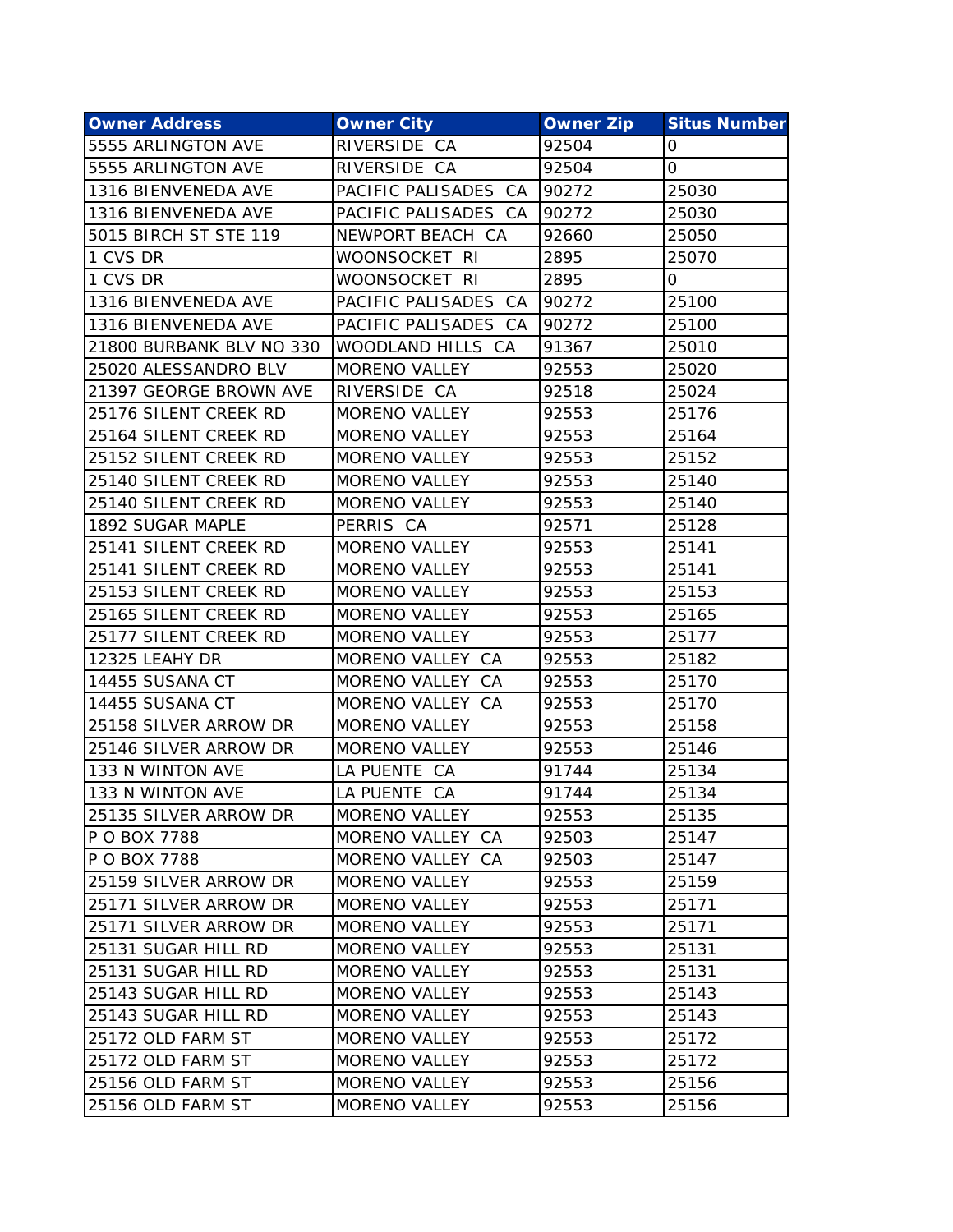| 25142 OLD FARM ST     | <b>MORENO VALLEY</b> | 92553 | 25142 |
|-----------------------|----------------------|-------|-------|
| 25130 OLD FARM ST     | <b>MORENO VALLEY</b> | 92553 | 25130 |
| 25131 OLD FARM ST     | <b>MORENO VALLEY</b> | 92553 | 25131 |
| 25131 OLD FARM ST     | <b>MORENO VALLEY</b> | 92553 | 25131 |
| 25141 OLD FARM ST     | <b>MORENO VALLEY</b> | 92553 | 25141 |
| 25155 OLD FARM ST     | <b>MORENO VALLEY</b> | 92553 | 25155 |
| 25155 OLD FARM ST     | <b>MORENO VALLEY</b> | 92553 | 25155 |
| 25169 OLD FARM ST     | <b>MORENO VALLEY</b> | 92553 | 25169 |
| 25169 OLD FARM ST     | <b>MORENO VALLEY</b> | 92553 | 25169 |
| 25179 OLD FARM ST     | <b>MORENO VALLEY</b> | 92553 | 25179 |
| 11004 NIGHT SHADOW DR | MORENO VALLEY CA     | 92555 | 25977 |
| 11004 NIGHT SHADOW DR | MORENO VALLEY CA     | 92555 | 25977 |
| 25965 RAILTON ST      | <b>MORENO VALLEY</b> | 92553 | 25965 |
| 25965 RAILTON ST      | <b>MORENO VALLEY</b> | 92553 | 25965 |
| 25953 RAILTON ST      | <b>MORENO VALLEY</b> | 92553 | 25953 |
| <b>25960 BAY AVE</b>  | <b>MORENO VALLEY</b> | 92553 | 25960 |
| 25974 BAY AVE         | <b>MORENO VALLEY</b> | 92553 | 25974 |
| <b>25974 BAY AVE</b>  | <b>MORENO VALLEY</b> | 92553 | 25974 |
| P O BOX 6599          | LA QUINTA CA         | 92248 | 25988 |
| P O BOX 6599          | LA QUINTA CA         | 92248 | 25988 |
| 13862 PAPRIKA CT      | <b>MORENO VALLEY</b> | 92553 | 13862 |
| 13034 ARLINGTON LN    | CHINO CA             | 91710 | 13850 |
| 13730 CLEMSON CT      | MORENO VALLEY CA     | 92555 | 13838 |
| 13730 CLEMSON CT      | MORENO VALLEY CA     | 92555 | 13838 |
| 1108 W DEWEY PL       | ANAHEIM CA           | 92802 | 13826 |
| 1108 W DEWEY PL       | ANAHEIM CA           | 92802 | 13826 |
| 13814 PAPRIKA CT      | <b>MORENO VALLEY</b> | 92553 | 13814 |
| 13814 PAPRIKA CT      | <b>MORENO VALLEY</b> | 92553 | 13814 |
| 9691 GREENWICH LN     | ANAHEIM CA           | 92804 | 13802 |
| 9691 GREENWICH LN     | ANAHEIM CA           | 92804 | 13802 |
| 13790 PAPRIKA CT      | <b>MORENO VALLEY</b> | 92553 | 13790 |
| 13791 PAPRIKA CT      | <b>MORENO VALLEY</b> | 92553 | 13791 |
| 941 GRANT ST          | CALIMESA CA          | 92320 | 13801 |
| 941 GRANT ST          | CALIMESA CA          | 92320 | 13801 |
| 25261 WOODCREEK CT    | MORENO VALLEY CA     | 92553 | 13813 |
| 13825 PAPRIKA CT      | <b>MORENO VALLEY</b> | 92553 | 13825 |
| 13825 PAPRIKA CT      | <b>MORENO VALLEY</b> | 92553 | 13825 |
| 13837 PAPRIKA CT      | MORENO VALLEY        | 92553 | 13837 |
| 1830 BANKSTOWN WAY    | PERRIS CA            | 92571 | 13849 |
| 1830 BANKSTOWN WAY    | PERRIS CA            | 92571 | 13849 |
| 13861 PAPRIKA CT      | <b>MORENO VALLEY</b> | 92553 | 13861 |
| 9691 GREENWICH LN     | ANAHEIM CA           | 92804 | 13862 |
| 9691 GREENWICH LN     | ANAHEIM CA           | 92804 | 13862 |
| 13850 CUMIN ST        | <b>MORENO VALLEY</b> | 92553 | 13850 |
| P O BOX 55317         | RIVERSIDE CA         | 92517 | 13838 |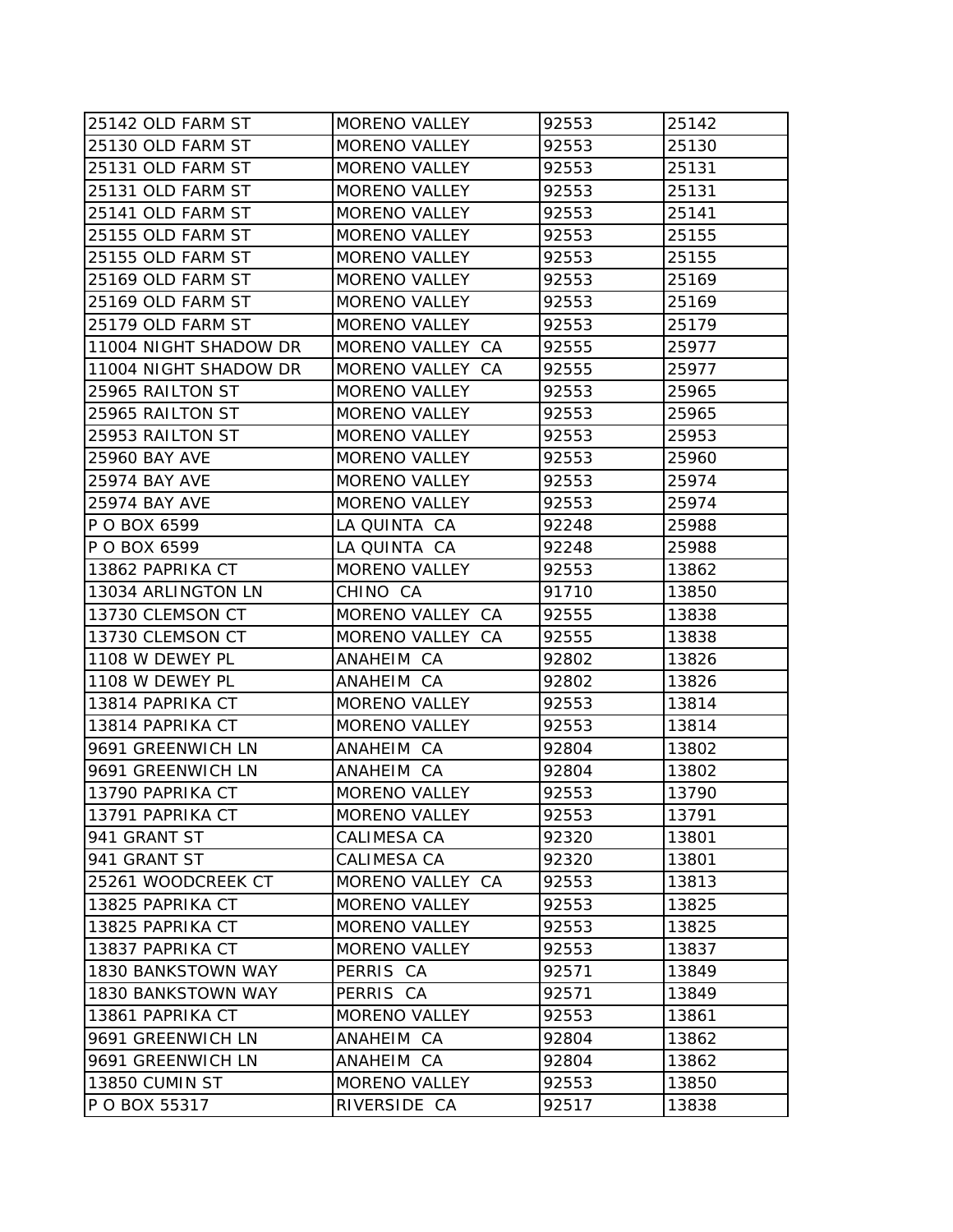| 13826 CUMIN ST        | <b>MORENO VALLEY</b> | 92553 | 13826 |
|-----------------------|----------------------|-------|-------|
| 13826 CUMIN ST        | <b>MORENO VALLEY</b> | 92553 | 13826 |
| 6620 N VISTA ST       | SAN GABRIEL CA       | 91775 | 25947 |
| 6620 N VISTA ST       | SAN GABRIEL CA       | 91775 | 25947 |
| 25959 BAY AVE         | <b>MORENO VALLEY</b> | 92553 | 25959 |
| <b>25971 BAY AVE</b>  | <b>MORENO VALLEY</b> | 92553 | 25971 |
| 25983 BAY AVE         | <b>MORENO VALLEY</b> | 92553 | 25983 |
| 25983 BAY AVE         | <b>MORENO VALLEY</b> | 92553 | 25983 |
| 26599 GEORGE ST       | LOMA LINDA CA        | 92354 | 13861 |
| 26599 GEORGE ST       | LOMA LINDA CA        | 92354 | 13861 |
| 13849 CHERVIL CT      | <b>MORENO VALLEY</b> | 92553 | 13849 |
| 13849 CHERVIL CT      | <b>MORENO VALLEY</b> | 92553 | 13849 |
| P O BOX 7275          | MORENO VALLEY CA     | 92552 | 13837 |
| P O BOX 7275          | MORENO VALLEY CA     | 92552 | 13837 |
| 13826 CHERVIL CT      | <b>MORENO VALLEY</b> | 92553 | 13826 |
| 13826 CHERVIL CT      | <b>MORENO VALLEY</b> | 92553 | 13826 |
| 13838 CHERVIL CT      | <b>MORENO VALLEY</b> | 92553 | 13838 |
| 13850 CHERVIL CT      | <b>MORENO VALLEY</b> | 92553 | 13850 |
| 13850 CHERVIL CT      | <b>MORENO VALLEY</b> | 92553 | 13850 |
| 13862 CHERVIL CT      | MORENO VALLEY        | 92553 | 13862 |
| 13862 CHERVIL CT      | <b>MORENO VALLEY</b> | 92553 | 13862 |
| 13861 CUMIN ST        | <b>MORENO VALLEY</b> | 92553 | 13861 |
| 13861 CUMIN ST        | <b>MORENO VALLEY</b> | 92553 | 13861 |
| 24452 REDLEN ST       | LAKE FOREST CA       | 92630 | 13849 |
| 24452 REDLEN ST       | LAKE FOREST CA       | 92630 | 13849 |
| 13837 CUMIN ST        | <b>MORENO VALLEY</b> | 92553 | 13837 |
| 13837 CUMIN ST        | <b>MORENO VALLEY</b> | 92553 | 13837 |
| 13825 CUMIN ST        | <b>MORENO VALLEY</b> | 92553 | 13825 |
| 13825 CUMIN ST        | <b>MORENO VALLEY</b> | 92553 | 13825 |
| 13884 CHERVIL CT      | <b>MORENO VALLEY</b> | 92553 | 13884 |
| 13884 CHERVIL CT      | <b>MORENO VALLEY</b> | 92553 | 13884 |
| 25845 LAKE SHORE LN   | MORENO VALLEY CA     | 92551 | 13898 |
| 13912 CHERVIL CT      | <b>MORENO VALLEY</b> | 92553 | 13912 |
| 13926 CHERVIL CT      | <b>MORENO VALLEY</b> | 92553 | 13926 |
| 23790 CEDAR CREEK TER | MORENO VALLEY CA     | 92557 | 13940 |
| 23790 CEDAR CREEK TER | MORENO VALLEY CA     | 92557 | 13940 |
| 13954 CHERVIL CT      | <b>MORENO VALLEY</b> | 92553 | 13954 |
| 13954 CHERVIL CT      | <b>MORENO VALLEY</b> | 92553 | 13954 |
| 13954 CHERVIL CT      | <b>MORENO VALLEY</b> | 92553 | 13954 |
| 13968 CHERVIL CT      | <b>MORENO VALLEY</b> | 92553 | 13968 |
| 13968 CHERVIL CT      | <b>MORENO VALLEY</b> | 92553 | 13968 |
| 4236 49TH ST          | SAN DIEGO CA         | 92115 | 13996 |
| 911 S 4TH AVE         | ARCADIA CA           | 91006 | 25876 |
| 7677 W SUNSET BLV     | LOS ANGELES CA       | 90046 | 0     |
| 13997 CHERVIL CT      | <b>MORENO VALLEY</b> | 92553 | 13997 |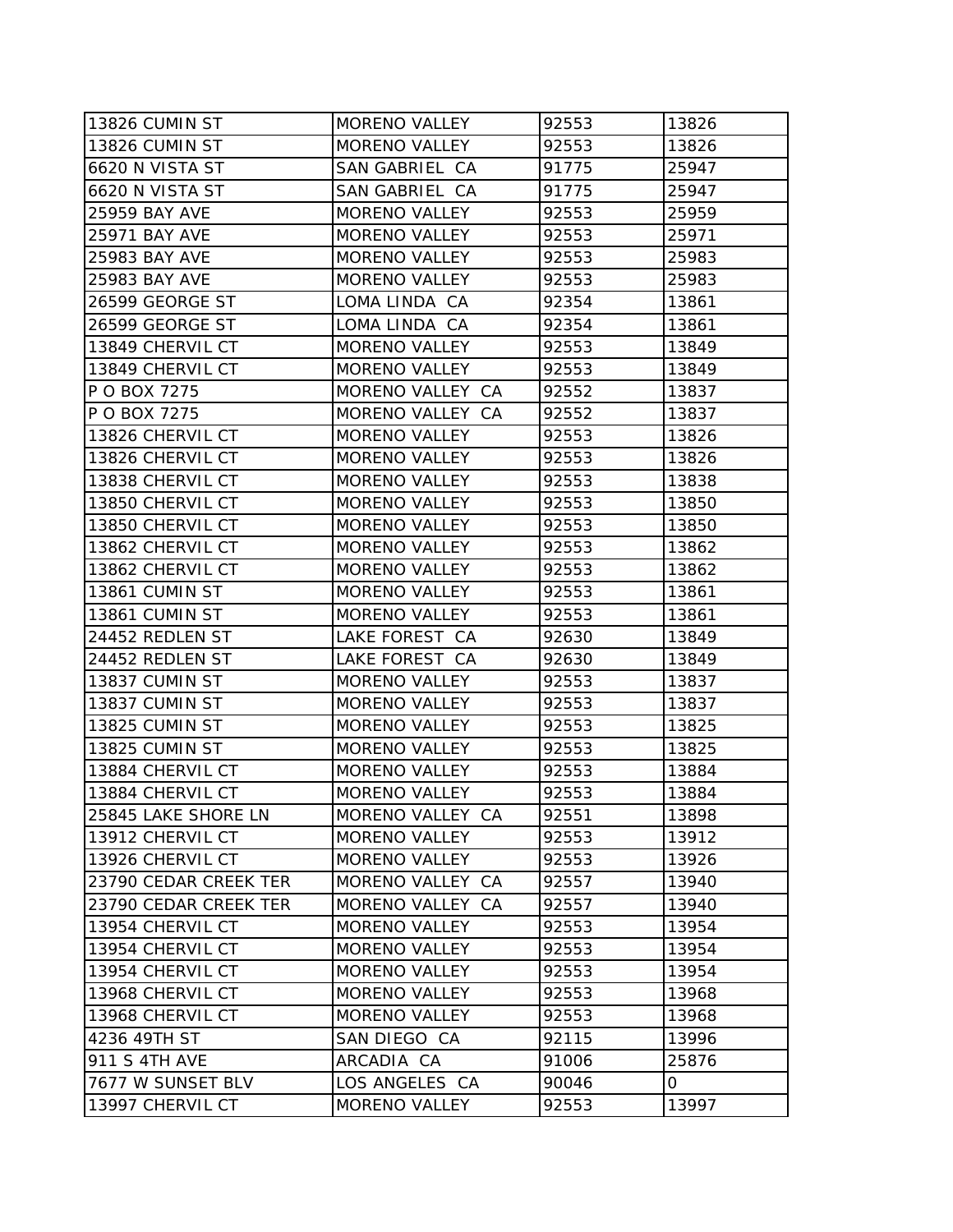| 13983 CHERVIL CT        | <b>MORENO VALLEY</b> | 92553 | 13983 |
|-------------------------|----------------------|-------|-------|
| 13969 CHERVIL CT        | <b>MORENO VALLEY</b> | 92553 | 13969 |
| 13969 CHERVIL CT        | <b>MORENO VALLEY</b> | 92553 | 13969 |
| 13955 CHERVIL CT        | <b>MORENO VALLEY</b> | 92553 | 13955 |
| 13955 CHERVIL CT        | MORENO VALLEY        | 92553 | 13955 |
| P O BOX 751             | TUCSON AZ            | 85702 | 13941 |
| 13927 CHERVIL CT        | <b>MORENO VALLEY</b> | 92553 | 13927 |
| 13913 CHERVIL CT        | <b>MORENO VALLEY</b> | 92553 | 13913 |
| 13913 CHERVIL CT        | <b>MORENO VALLEY</b> | 92553 | 13913 |
| 902 HESPERIAN ST        | SANTA ANA CA         | 92703 | 13899 |
| 902 HESPERIAN ST        | SANTA ANA CA         | 92703 | 13899 |
| P O BOX 742             | POMONA CA            | 91769 | 13885 |
| P O BOX 742             | POMONA CA            | 91769 | 13885 |
| 39111 PERRIS BLV        | <b>MORENO VALLEY</b> | 92553 | 39111 |
| 24870 EUGENA AVE        | <b>MORENO VALLEY</b> | 92553 | 24870 |
| 24870 EUGENA AVE        | <b>MORENO VALLEY</b> | 92553 | 24870 |
| 24882 EUGENA AVE        | <b>MORENO VALLEY</b> | 92553 | 24882 |
| 24882 EUGENA AVE        | <b>MORENO VALLEY</b> | 92553 | 24882 |
| 17309 HAWTHORNE AVE     | FONTANA CA           | 92375 | 24890 |
| 343 E ROSSLYN AVE       | <b>FULLERTON CA</b>  | 92832 | 13912 |
| 13093 PRINCESS LN       | MORENO VALLEY CA     | 92553 | 13924 |
| 13093 PRINCESS LN       | MORENO VALLEY CA     | 92553 | 13924 |
| 13936 GAYE ST           | <b>MORENO VALLEY</b> | 92553 | 13936 |
| 13936 GAYE ST           | <b>MORENO VALLEY</b> | 92553 | 13936 |
| 13948 GAYE ST           | <b>MORENO VALLEY</b> | 92553 | 13948 |
| P O BOX 2187            | AVILA BEACH CA       | 93424 | 13960 |
| P O BOX 2187            | AVILA BEACH CA       | 93424 | 13960 |
| 12623 STILLMAN ST       | LAKEWOOD CA          | 90715 | 13972 |
| 24884 DRACAEA AVE       | MORENO VALLEY CA     | 92553 | 13984 |
| 24910 ALESSANDRO BLV    | <b>MORENO VALLEY</b> | 92553 | 24910 |
| 1111 CORPORATE CTR 102  | MONTEREY PARK CA     | 91754 | 24990 |
| 11111 CORPORATE CTR 102 | MONTEREY PARK CA     | 91754 | 24990 |
| 24996 ALESSANDRO BLVD   | MORENO VALLEY CA     | 92553 | 24996 |
| <b>UNKNOWN</b>          |                      | 0     | 0     |
| 27785 DOVER DR          | MORENO VALLEY CA     | 92555 | 13900 |
| 24871 EUGENA AVE        | <b>MORENO VALLEY</b> | 92553 | 24871 |
| 24871 EUGENA AVE        | <b>MORENO VALLEY</b> | 92553 | 24871 |
| 712 PETRIE AVE          | ST JOSEPH MI         | 49085 | 13923 |
| 13941 GAYE ST           | <b>MORENO VALLEY</b> | 92553 | 13941 |
| 13941 GAYE ST           | <b>MORENO VALLEY</b> | 92553 | 13941 |
| 16580 LIBERTY ST        | SAN LEANDRO CA       | 94578 | 24872 |
| 24761 CAROLYN AVE       | <b>MORENO VALLEY</b> | 92553 | 24761 |
| 24761 CAROLYN AVE       | <b>MORENO VALLEY</b> | 92553 | 24761 |
| 24733 CAROLYN AVE       | MORENO VALLEY CA     | 92553 | 24773 |
| 24785 CAROLYN AVE       | <b>MORENO VALLEY</b> | 92553 | 24785 |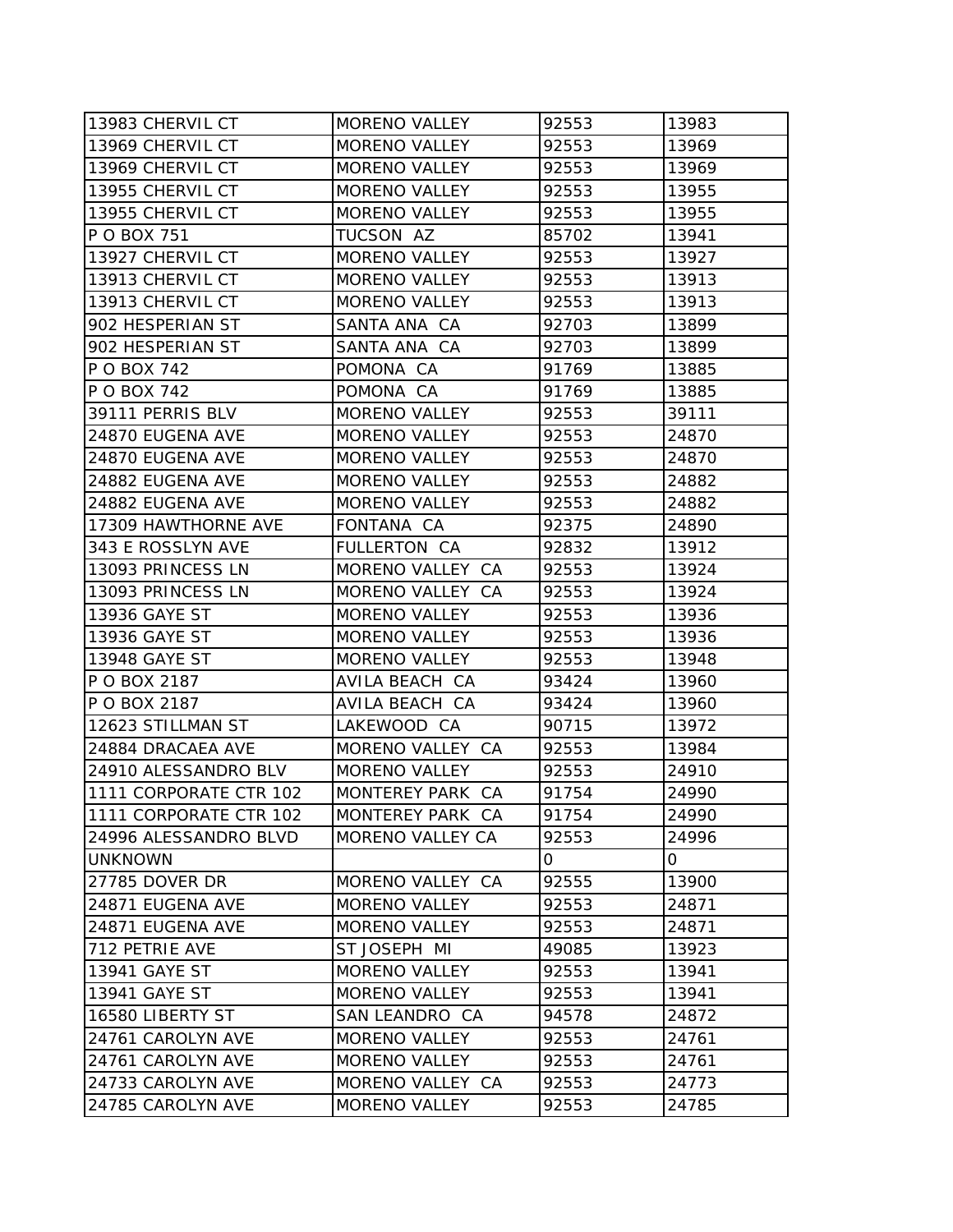| 24797 CAROLYN AVE      | <b>MORENO VALLEY</b>     | 92553 | 24797 |
|------------------------|--------------------------|-------|-------|
| 24797 CAROLYN AVE      | <b>MORENO VALLEY</b>     | 92553 | 24797 |
| 1116 W QUINCE ST       | ONTARIO CA               | 91762 | 24809 |
| 24821 CAROLYN AVE      | <b>MORENO VALLEY</b>     | 92553 | 24821 |
| 24833 CAROLYN AVE      | <b>MORENO VALLEY</b>     | 92553 | 24833 |
| 24845 CAROLYN AVE      | <b>MORENO VALLEY</b>     | 92553 | 24845 |
| 24857 CAROLYN AVE      | <b>MORENO VALLEY</b>     | 92553 | 24857 |
| 24869 CAROLYN AVE      | <b>MORENO VALLEY</b>     | 92553 | 24869 |
| 24869 CAROLYN AVE      | <b>MORENO VALLEY</b>     | 92553 | 24869 |
| 13975 GAYE ST          | <b>MORENO VALLEY</b>     | 92553 | 13975 |
| 13975 GAYE ST          | <b>MORENO VALLEY</b>     | 92553 | 13975 |
| 13989 GAYE ST          | <b>MORENO VALLEY</b>     | 92553 | 13989 |
| 13989 GAYE ST          | <b>MORENO VALLEY</b>     | 92553 | 13989 |
| 24816 COVEY RD         | MORENO VALLEY CA         | 92557 | 24870 |
| 12623 STILLMON ST      | LAKEWOOD CA              | 90715 | 24858 |
| 2961 YELLOWTAIL DR     | ROSSMOOR CA              | 90720 | 24846 |
| 2961 YELLOWTAIL DR     | ROSSMOOR CA              | 90720 | 24846 |
| 8302 GUMWOOD CIR       | WESTMINSTER CA           | 92863 | 24834 |
| 1007 WOODCREST AVE     | BREA CA                  | 92821 | 24822 |
| 24810 ALESSANDRO BLV   | <b>MORENO VALLEY</b>     | 92553 | 24810 |
| 24810 ALESSANDRO BLV   | <b>MORENO VALLEY</b>     | 92553 | 24810 |
| 24798 ALESSANDRO BLV   | <b>MORENO VALLEY</b>     | 92553 | 24798 |
| 11936 WELBY PL         | MORENO VALLEY CA         | 92557 | 24786 |
| 11936 WELBY PL         | MORENO VALLEY CA         | 92557 | 24774 |
| 11135 TWILIGHT WY      | MORENO VALLEY CA         | 92555 | 24762 |
| 8316 RED OAK ST NO 206 | RANCHO CUCAMONGA C/91730 |       | 0     |
| 8316 RED OAK ST NO 206 | RANCHO CUCAMONGA C/91730 |       | 14175 |
| 14137 KINGSWAY CT      | <b>MORENO VALLEY</b>     | 92553 | 14137 |
| 14138 KINGSWAY CT      | <b>MORENO VALLEY</b>     | 92553 | 14138 |
| 14138 KINGSWAY CT      | <b>MORENO VALLEY</b>     | 92553 | 14138 |
| 12229 BEATY AVE        | NORWALK CA               | 90650 | 14158 |
| 12229 BEATY AVE        | NORWALK CA               | 90650 | 14158 |
| 24747 JENKINS DR       | <b>MORENO VALLEY</b>     | 92553 | 24747 |
| P O BOX 52643          | RIVERSIDE CA             | 92517 | 24733 |
| 24721 JENKINS DR       | <b>MORENO VALLEY</b>     | 92553 | 24721 |
| 24721 JENKINS DR       | <b>MORENO VALLEY</b>     | 92553 | 24721 |
| 24709 JENKINS DR       | <b>MORENO VALLEY</b>     | 92553 | 24709 |
| 24709 JENKINS DR       | <b>MORENO VALLEY</b>     | 92553 | 24709 |
| 2042 S WEST ST         | ANAHEIM CA               | 92802 | 24697 |
| 24725 ALESSANDRO BLV   | <b>MORENO VALLEY</b>     | 92555 | 24725 |
| 7287 ROYAL OAKS CT     | PLEASANTON CA            | 94566 | 24853 |
| 7287 ROYAL OAKS CT     | PLEASANTON CA            | 94566 | 24775 |
| 7287 ROYAL OAKS CT     | PLEASANTON CA            | 94566 | 24757 |
| 7287 ROYAL OAKS CT     | PLEASANTON CA            | 94566 | 24825 |
| 7287 ROYAL OAKS CT     | PLEASANTON CA            | 94566 | 0     |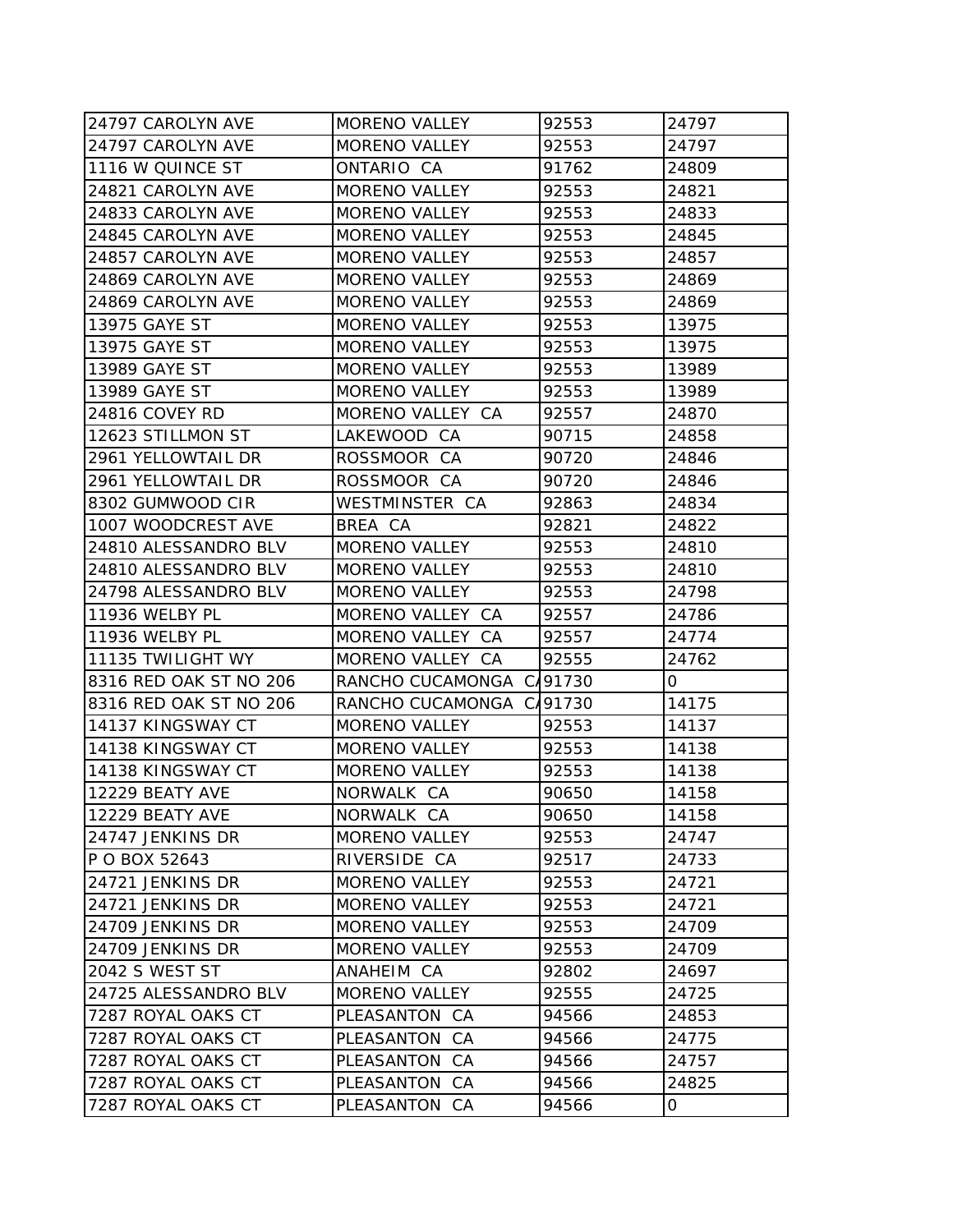| 7287 ROYAL OAKS CT                       | PLEASANTON CA        | 94566 | 24831 |
|------------------------------------------|----------------------|-------|-------|
| 7287 ROYAL OAKS CT                       | PLEASANTON CA        | 94566 | 24875 |
| 13373 PERRIS BLVD C203                   | MORENO VALLEY CA     | 92553 | 24805 |
| 15550 ROCKFIELD BLV NO D                 | IRVINE CA            | 92618 | 24991 |
| 7287 ROYAL OAKS CT                       | PLEASANTON CA        | 94566 | 24891 |
| 7287 ROYAL OAKS CT                       | PLEASANTON CA        | 94566 | 24891 |
| 13985 COVEY QUAIL LN                     | MORENO VALLEY        | 92553 | 13985 |
| 24691 CAROLYN AVE                        | <b>MORENO VALLEY</b> | 92553 | 24691 |
| 390 MCKINLEY ST NO 106                   | CORONA CA            | 92879 | 24703 |
| 13986 COVEY QUAIL LN                     | <b>MORENO VALLEY</b> | 92553 | 13986 |
| 1420 E EDINGER AVE NO 107 SANTA ANA CA   |                      | 92705 | 13972 |
| 622 DE LA FUENTES ST                     | MONTEREY PARK CA     | 91754 | 13960 |
| 990 HIGHLAND DR NO 204                   | SOLANA BEACH CA      | 92075 | 0     |
| 300 WILMOT RD MS 3301                    | DEERFIELD IL         | 60015 | 25011 |
| 990 HIGHLAND DR NO 204                   | SOLANA BEACH CA      | 92075 | 0     |
| 10537 SANTA MONICA NO 350 LOS ANGELES CA |                      | 90025 | 14070 |
| 10537 SANTA MONICA NO 350 LOS ANGELES CA |                      | 90025 | 14070 |
| P O BOX 6935                             | LAGUNA NIGUEL CA     | 92607 | 25843 |
| P O BOX 79990                            | RIVERSIDE CA         | 92513 | 25873 |
| 63 LEGACY WAY                            | IRVINE CA            | 92602 | 0     |
| 63 LEGACY WAY                            | IRVINE CA            | 92602 | 0     |
| 63 LEGACY WAY                            | IRVINE CA            | 92602 | 0     |
| <b>63 LEGACY WAY</b>                     | IRVINE CA            | 92602 | 0     |
| 14155 SAN CRISTOBAL BAY DIMORENO VALLEY  |                      | 92553 | 14155 |
| 14147 SAN CRISTOBAL BAY DHMORENO VALLEY  |                      | 92553 | 14147 |
| 14147 SAN CRISTOBAL BAY DHMORENO VALLEY  |                      | 92553 | 14147 |
| 14139 SAN CRISTOBAL BAY DHMORENO VALLEY  |                      | 92553 | 14139 |
| 14131 SAN CRISTOBAL BAY DIMORENO VALLEY  |                      | 92553 | 14131 |
| 8870 STONYBROOK CIR                      | RIVERSIDE CA         | 92508 | 14132 |
| 8870 STONYBROOK CIR                      | RIVERSIDE CA         | 92508 | 14132 |
| 14140 SAN CRISTOBAL BAY DHMORENO VALLEY  |                      | 92553 | 14140 |
| 14140 SAN CRISTOBAL BAY DI MORENO VALLEY |                      | 92553 | 14140 |
| 14148 SAN CRISTOBAL BAY DHMORENO VALLEY  |                      | 92553 | 14148 |
| 14148 SAN CRISTOBAL BAY DHMORENO VALLEY  |                      | 92553 | 14148 |
| 14156 SAN CRISTOBAL BAY DHMORENO VALLEY  |                      | 92553 | 14156 |
| 14164 SAN CRISTOBAL BAY DHMORENO VALLEY  |                      | 92553 | 14164 |
| P O BOX 9849                             | MORENO VALLEY CA     | 92552 | 14176 |
| 13210 DART ST                            | BALDWIN PARK CA      | 91706 | 14183 |
| 14175 ST TROPEZ CT                       | <b>MORENO VALLEY</b> | 92553 | 14175 |
| 14163 ST TROPEZ CT                       | <b>MORENO VALLEY</b> | 92553 | 14163 |
| 14155 ST TROPEZ CT                       | <b>MORENO VALLEY</b> | 92553 | 14155 |
| 14147 ST TROPEZ CT                       | <b>MORENO VALLEY</b> | 92553 | 14147 |
| 14147 ST TROPEZ CT                       | <b>MORENO VALLEY</b> | 92553 | 14147 |
| 10108 NICHOLS ST                         | BELLFLOWER CA        | 90706 | 14139 |
| 10108 NICHOLS ST                         | BELLFLOWER CA        | 90706 | 14139 |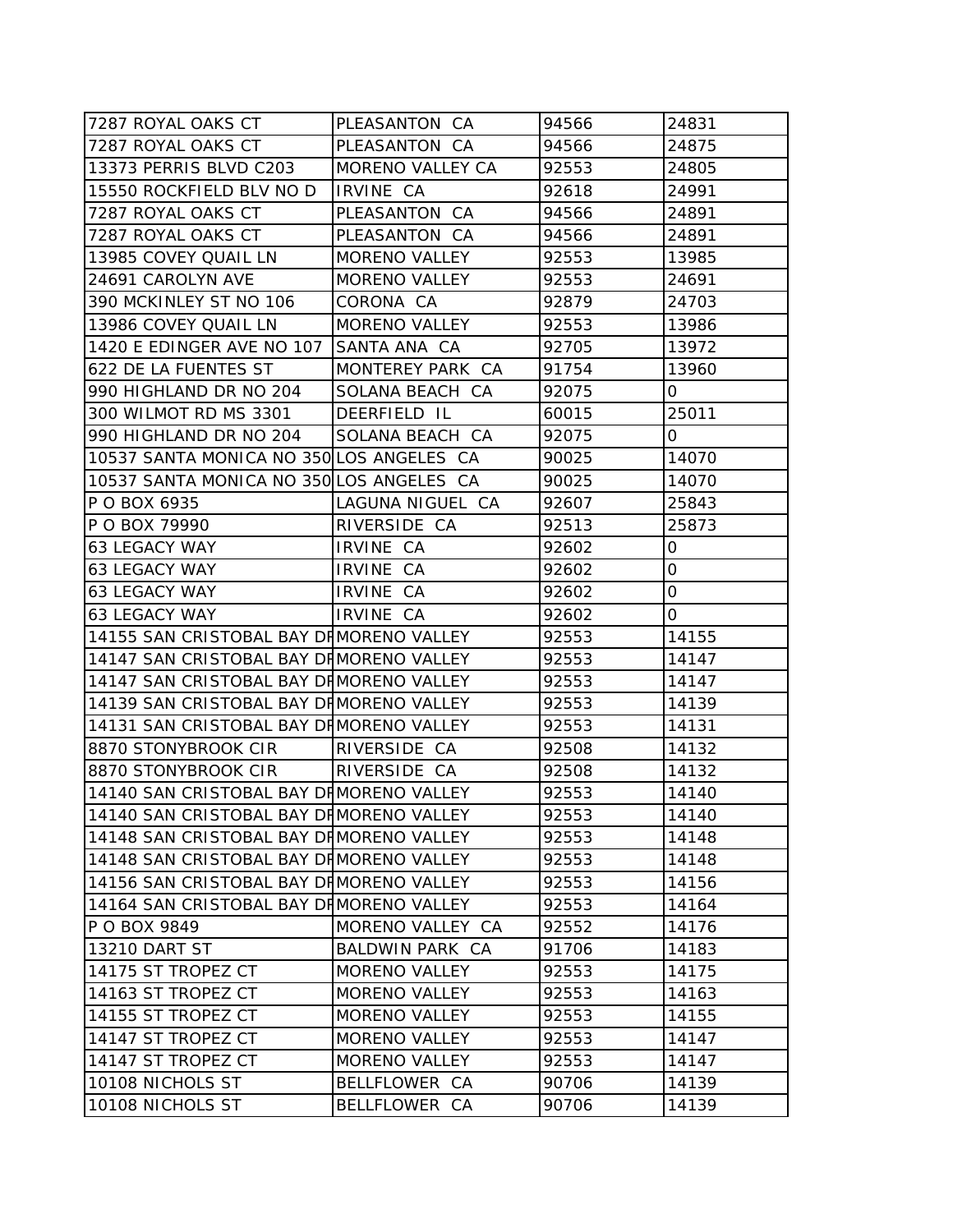| 14131 ST TROPEZ CT                     | <b>MORENO VALLEY</b> | 92553 | 14131 |
|----------------------------------------|----------------------|-------|-------|
| 14131 ST TROPEZ CT                     | <b>MORENO VALLEY</b> | 92553 | 14131 |
| 14523 SW MILLIKAN STE 200 BEAVERTON OR |                      | 97005 | 14132 |
| 1722 BURKETT RD                        | S EL MONTE CA        | 91733 | 14140 |
| 1722 BURKETT RD                        | S EL MONTE CA        | 91733 | 14140 |
| 14148 ST TROPEZ CT                     | <b>MORENO VALLEY</b> | 92553 | 14148 |
| 25384 MOORLAND RD                      | MORENO VALLEY CA     | 92551 | 14156 |
| 25384 MOORLAND RD                      | MORENO VALLEY CA     | 92551 | 14156 |
| 14164 ST TROPEZ CT                     | <b>MORENO VALLEY</b> | 92553 | 14164 |
| 14164 ST TROPEZ CT                     | <b>MORENO VALLEY</b> | 92553 | 14164 |
| 12821 WESTBURY DR                      | MORENO VALLEY CA     | 92553 | 14176 |
| 12821 WESTBURY DR                      | MORENO VALLEY CA     | 92553 | 14176 |
| 3038 WINDMILL DR                       | DIAMOND BAR CA       | 91765 | 14184 |
| 3038 WINDMILL DR                       | DIAMOND BAR CA       | 91765 | 14184 |
| 9681 SUTHERLAND WAY                    | GARDEN GROVE CA      | 92844 | 14183 |
| 9681 SUTHERLAND WAY                    | GARDEN GROVE CA      | 92844 | 14183 |
| P O BOX 7010                           | MORENO VALLEY CA     | 92552 | 14175 |
| 5440 TRABUCO RD                        | IRVINE CA            | 92626 | 14163 |
| 14155 MONTEGO BAY DR                   | <b>MORENO VALLEY</b> | 92553 | 14155 |
| 14147 MONTEGO BAY DR                   | <b>MORENO VALLEY</b> | 92553 | 14147 |
| 14147 MONTEGO BAY DR                   | <b>MORENO VALLEY</b> | 92553 | 14147 |
| 410 N MAIN ST                          | CORONA CA            | 92880 | 14139 |
| 3521 SHADOW CT                         | PERRIS CA            | 92571 | 14131 |
| 14132 MONTEGO BAY DR                   | <b>MORENO VALLEY</b> | 92553 | 14132 |
| 27322 COLDCREEK CT                     | MORENO VALLEY CA     | 92555 | 14140 |
| P O BOX D                              | MORENO VALLEY CA     | 92556 | 14148 |
| 14156 MONTEGO BAY DR                   | <b>MORENO VALLEY</b> | 92553 | 14156 |
| 14156 MONTEGO BAY DR                   | <b>MORENO VALLEY</b> | 92553 | 14156 |
| 14164 MONTEGO BAY DR                   | <b>MORENO VALLEY</b> | 92553 | 14164 |
| 14164 MONTEGO BAY DR                   | <b>MORENO VALLEY</b> | 92553 | 14164 |
| 14176 MONTEGO BAY DR                   | <b>MORENO VALLEY</b> | 92553 | 14176 |
| 14184 MONTEGO BAY DR                   | <b>MORENO VALLEY</b> | 92553 | 14184 |
| 14183 JAMAICA SANDS LN                 | <b>MORENO VALLEY</b> | 92553 | 14183 |
| 14183 JAMAICA SANDS LN                 | <b>MORENO VALLEY</b> | 92553 | 14183 |
| 14175 JAMAICA SANDS LN                 | <b>MORENO VALLEY</b> | 92553 | 14175 |
| 14175 JAMAICA SANDS LN                 | <b>MORENO VALLEY</b> | 92553 | 14175 |
| 14163 JAMAICA SANDS LN                 | <b>MORENO VALLEY</b> | 92553 | 14163 |
| 14163 JAMAICA SANDS LN                 | <b>MORENO VALLEY</b> | 92553 | 14163 |
| 14155 JAMAICA SANDS LN                 | <b>MORENO VALLEY</b> | 92553 | 14155 |
| 13176 PEPPERBUSH DR                    | MORENO VALLEY CA     | 92553 | 14147 |
| 13176 PEPPERBUSH DR                    | MORENO VALLEY CA     | 92553 | 14147 |
| 14135 JAMAICA SANDS LN                 | <b>MORENO VALLEY</b> | 92553 | 14135 |
| P O BOX 88005                          | MORENO VALLEY CA     | 92552 | 0     |
| 23205 SUNNYMEAD BLV 200                | MORENO VALLEY CA     | 92553 | 0     |
| 23205 SUNNYMEAD BLV 200                | MORENO VALLEY CA     | 92553 | 0     |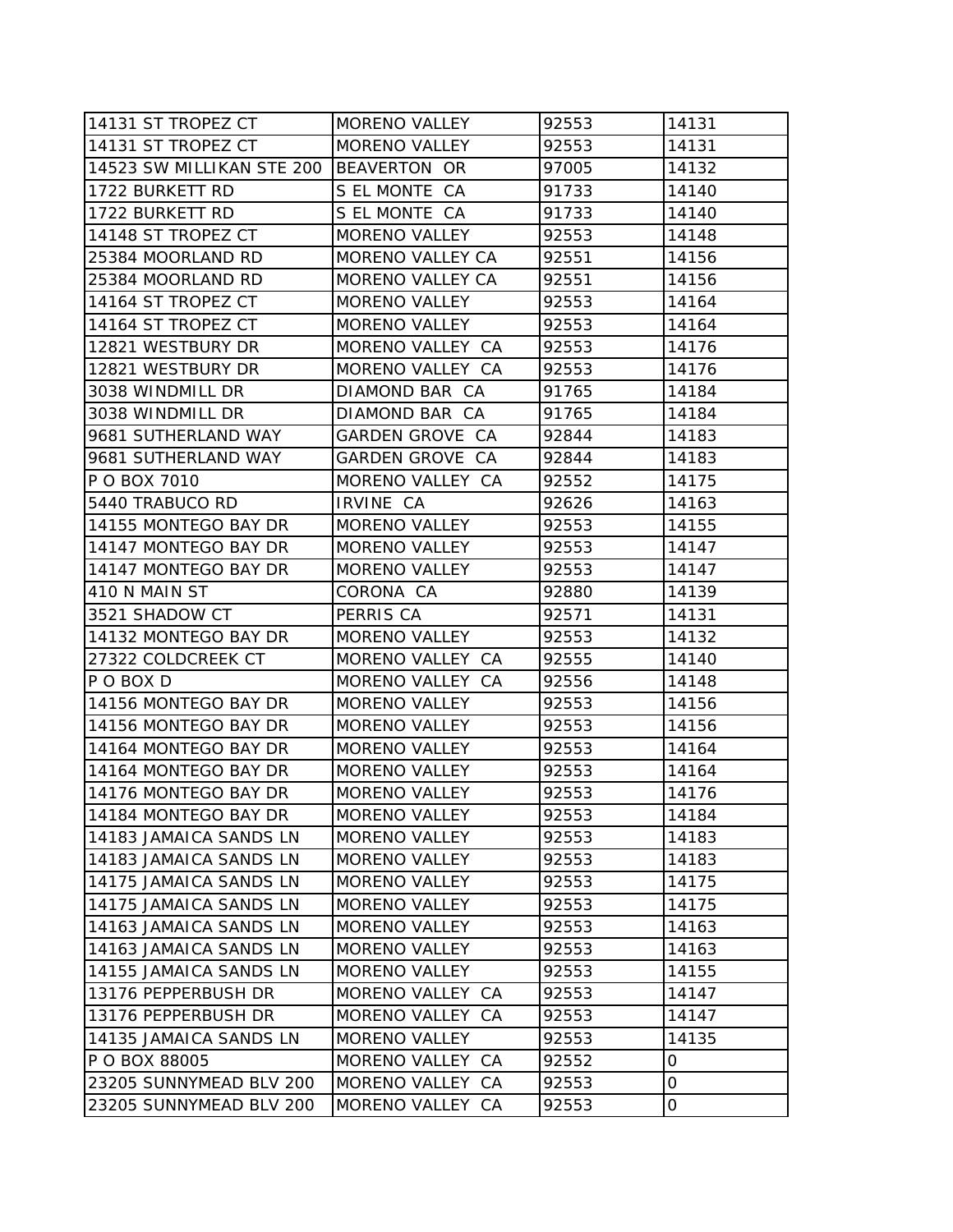| 23205 SUNNYMEAD NO 200  | MORENO VALLEY CA     | 92553 | 0     |
|-------------------------|----------------------|-------|-------|
| P O BOX 5756            | <b>BOISE ID</b>      | 83705 | 0     |
| 27668 CALLANDER ST      | MORENO VALLEY CA     | 92555 | 26005 |
| 27668 CALLANDER ST      | MORENO VALLEY CA     | 92555 | 26005 |
| 26019 WINDEMERE WAY     | <b>MORENO VALLEY</b> | 92555 | 26019 |
| 26019 WINDEMERE WAY     | <b>MORENO VALLEY</b> | 92555 | 26019 |
| 26033 WINDEMERE WAY     | <b>MORENO VALLEY</b> | 92555 | 26033 |
| 26033 WINDEMERE WAY     | <b>MORENO VALLEY</b> | 92555 | 26033 |
| 315 S COAST HWY 101 U52 | ENCINITAS CA         | 92024 | 26047 |
| 26061 WINDEMERE WAY     | <b>MORENO VALLEY</b> | 92555 | 26061 |
| 26061 WINDEMERE WAY     | <b>MORENO VALLEY</b> | 92555 | 26061 |
| 26075 WINDEMERE WAY     | MORENO VALLEY        | 92555 | 26075 |
| 26075 WINDEMERE WAY     | <b>MORENO VALLEY</b> | 92555 | 26075 |
| 26089 WINDEMERE WAY     | <b>MORENO VALLEY</b> | 92555 | 26089 |
| 26089 WINDEMERE WAY     | <b>MORENO VALLEY</b> | 92555 | 26089 |
| 14551 BLUEBELL DR       | CHINO HILLS CA       | 91709 | 26103 |
| 14551 BLUEBELL DR       | CHINO HILLS CA       | 91709 | 26103 |
| 26117 WINDEMERE WAY     | <b>MORENO VALLEY</b> | 92555 | 26117 |
| 26117 WINDEMERE WAY     | <b>MORENO VALLEY</b> | 92555 | 26117 |
| 26131 WINDEMERE WAY     | <b>MORENO VALLEY</b> | 92555 | 26131 |
| 26131 WINDEMERE WAY     | <b>MORENO VALLEY</b> | 92555 | 26131 |
| 26145 WINDEMERE WAY     | <b>MORENO VALLEY</b> | 92555 | 26145 |
| 26159 WINDEMERE WAY     | <b>MORENO VALLEY</b> | 92555 | 26159 |
| 26159 WINDEMERE WAY     | <b>MORENO VALLEY</b> | 92555 | 26159 |
| 26172 BAY AVE           | <b>MORENO VALLEY</b> | 92555 | 26172 |
| 1985 ACADEMY CT         | CLAREMONT CA         | 91711 | 26158 |
| <b>26144 BAY AVE</b>    | <b>MORENO VALLEY</b> | 92555 | 26144 |
| 26144 BAY AVE           | <b>MORENO VALLEY</b> | 92555 | 26144 |
| 26130 BAY AVE           | <b>MORENO VALLEY</b> | 92555 | 26130 |
| 26116 BAY AVE           | MORENO VALLEY        | 92555 | 26116 |
| 26116 BAY AVE           | <b>MORENO VALLEY</b> | 92555 | 26116 |
| 26102 BAY AVE           | <b>MORENO VALLEY</b> | 92555 | 26102 |
| 26088 BAY AVE           | <b>MORENO VALLEY</b> | 92555 | 26088 |
| 26088 BAY AVE           | <b>MORENO VALLEY</b> | 92555 | 26088 |
| 26074 BAY AVE           | MORENO VALLEY        | 92555 | 26074 |
| 26060 BAY AVE           | <b>MORENO VALLEY</b> | 92555 | 26060 |
| 26046 BAY AVE           | <b>MORENO VALLEY</b> | 92555 | 26046 |
| 26032 BAY AVE           | <b>MORENO VALLEY</b> | 92555 | 26032 |
| 26032 BAY AVE           | MORENO VALLEY        | 92555 | 26032 |
| 14139 ST TROPEZ CT      | MORENO VALLEY CA     | 92553 | 26018 |
| 26004 BAY AVE           | <b>MORENO VALLEY</b> | 92555 | 26004 |
| 26004 BAY AVE           | <b>MORENO VALLEY</b> | 92555 | 26004 |
| 26004 BAY AVE           | MORENO VALLEY        | 92555 | 26004 |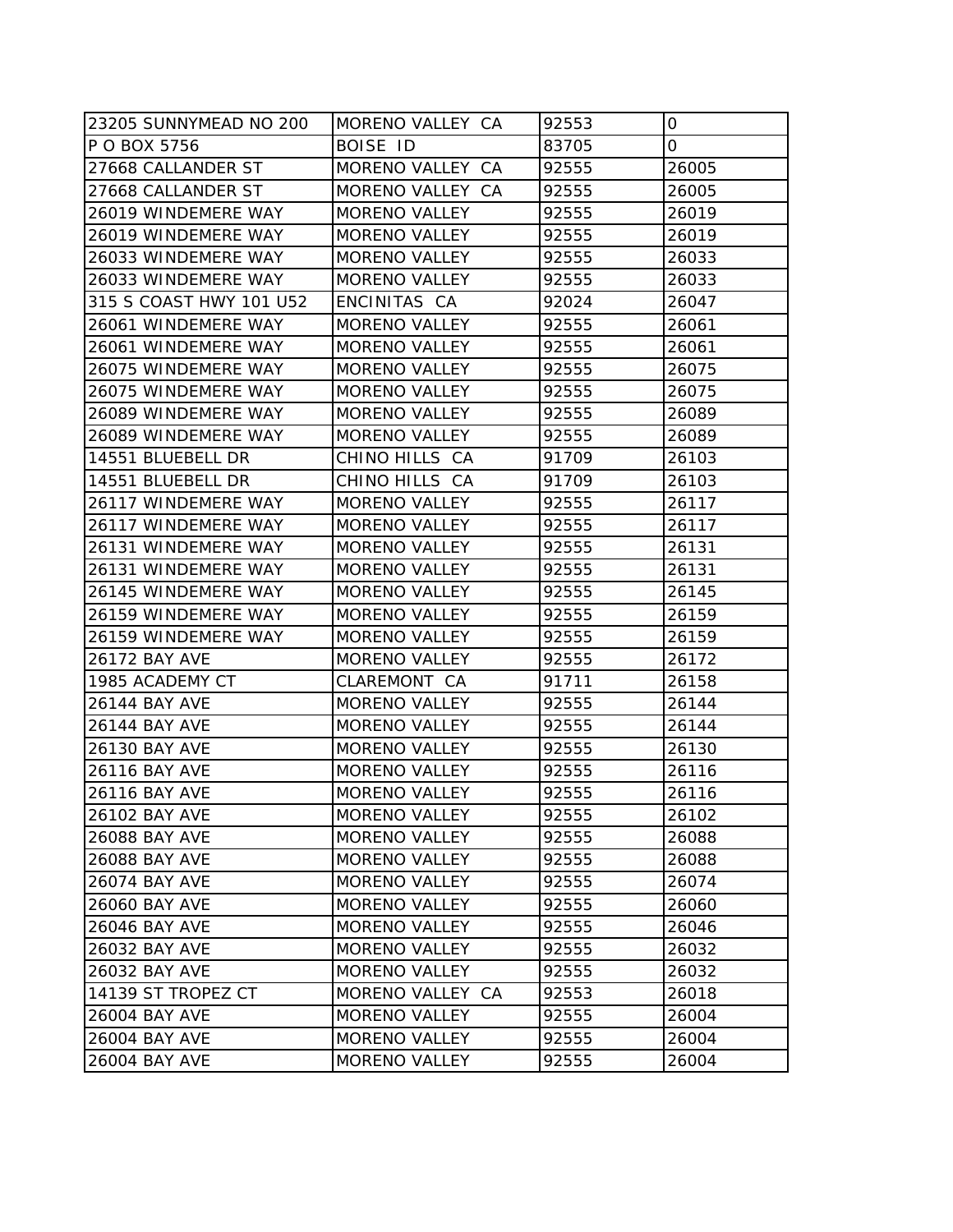| <b>Situs Street</b> | <b>Situs City</b>    | <b>Situs Zip</b> |
|---------------------|----------------------|------------------|
|                     |                      | 0                |
|                     |                      | 0                |
| ALESSANDRO          | <b>MORENO VALLEY</b> | 92553            |
| ALESSANDRO          | <b>MORENO VALLEY</b> | 92553            |
| <b>ALESSANDRO</b>   | <b>MORENO VALLEY</b> | 92553            |
| <b>ALESSANDRO</b>   | <b>MORENO VALLEY</b> | 92553            |
|                     |                      | 0                |
| <b>ALESSANDRO</b>   | <b>MORENO VALLEY</b> | 92553            |
| <b>ALESSANDRO</b>   | <b>MORENO VALLEY</b> | 92553            |
| ALESSANDRO          | <b>MORENO VALLEY</b> | 92553            |
| <b>ALESSANDRO</b>   | <b>MORENO VALLEY</b> | 92553            |
| ALESSANDRO          | <b>MORENO VALLEY</b> | 92553            |
| <b>SILENT CREEK</b> | <b>MORENO VALLEY</b> | 92553            |
| <b>SILENT CREEK</b> | <b>MORENO VALLEY</b> | 92553            |
| <b>SILENT CREEK</b> | <b>MORENO VALLEY</b> | 92553            |
| <b>SILENT CREEK</b> | <b>MORENO VALLEY</b> | 92553            |
| SILENT CREEK        | <b>MORENO VALLEY</b> | 92553            |
| <b>SILENT CREEK</b> | <b>MORENO VALLEY</b> | 92553            |
| SILENT CREEK        | <b>MORENO VALLEY</b> | 92553            |
| <b>SILENT CREEK</b> | <b>MORENO VALLEY</b> | 92553            |
| <b>SILENT CREEK</b> | <b>MORENO VALLEY</b> | 92553            |
| SILENT CREEK        | <b>MORENO VALLEY</b> | 92553            |
| <b>SILENT CREEK</b> | <b>MORENO VALLEY</b> | 92553            |
| SILVER ARROW        | MORENO VALLEY        | 92553            |
| SILVER ARROW        | <b>MORENO VALLEY</b> | 92553            |
| <b>SILVER ARROW</b> | <b>MORENO VALLEY</b> | 92553            |
| <b>SILVER ARROW</b> | <b>MORENO VALLEY</b> | 92553            |
| <b>SILVER ARROW</b> | <b>MORENO VALLEY</b> | 92553            |
| <b>SILVER ARROW</b> | <b>MORENO VALLEY</b> | 92553            |
| <b>SILVER ARROW</b> | <b>MORENO VALLEY</b> | 92553            |
| <b>SILVER ARROW</b> | <b>MORENO VALLEY</b> | 92553            |
| <b>SILVER ARROW</b> | <b>MORENO VALLEY</b> | 92553            |
| <b>SILVER ARROW</b> | <b>MORENO VALLEY</b> | 92553            |
| <b>SILVER ARROW</b> | <b>MORENO VALLEY</b> | 92553            |
| <b>SILVER ARROW</b> | <b>MORENO VALLEY</b> | 92553            |
| <b>SILVER ARROW</b> | <b>MORENO VALLEY</b> | 92553            |
| <b>SUGAR HILL</b>   | <b>MORENO VALLEY</b> | 92553            |
| <b>SUGAR HILL</b>   | <b>MORENO VALLEY</b> | 92553            |
| <b>SUGAR HILL</b>   | <b>MORENO VALLEY</b> | 92553            |
| <b>SUGAR HILL</b>   | <b>MORENO VALLEY</b> | 92553            |
| <b>OLD FARM</b>     | <b>MORENO VALLEY</b> | 92553            |
| <b>OLD FARM</b>     | <b>MORENO VALLEY</b> | 92553            |
| <b>OLD FARM</b>     | <b>MORENO VALLEY</b> | 92553            |
| <b>OLD FARM</b>     | MORENO VALLEY        | 92553            |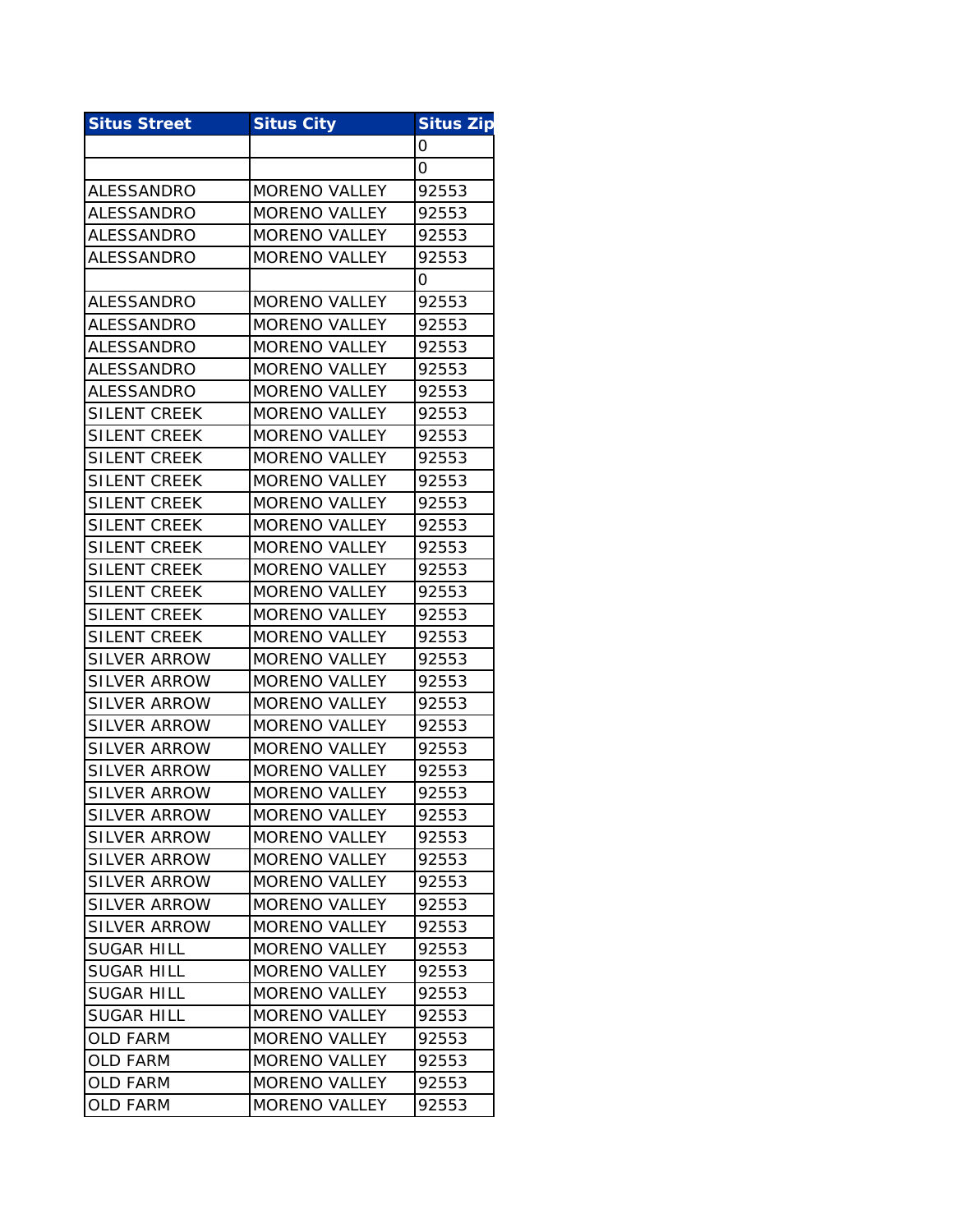| OLD FARM        | MORENO VALLEY        | 92553 |
|-----------------|----------------------|-------|
| <b>OLD FARM</b> | <b>MORENO VALLEY</b> | 92553 |
| <b>OLD FARM</b> | <b>MORENO VALLEY</b> | 92553 |
| <b>OLD FARM</b> | <b>MORENO VALLEY</b> | 92553 |
| <b>OLD FARM</b> | <b>MORENO VALLEY</b> | 92553 |
| <b>OLD FARM</b> | <b>MORENO VALLEY</b> | 92553 |
| <b>OLD FARM</b> | MORENO VALLEY        | 92553 |
| <b>OLD FARM</b> | <b>MORENO VALLEY</b> | 92553 |
| <b>OLD FARM</b> | <b>MORENO VALLEY</b> | 92553 |
| <b>OLD FARM</b> | <b>MORENO VALLEY</b> | 92553 |
| RAILTON         | <b>MORENO VALLEY</b> | 92553 |
| <b>RAILTON</b>  | <b>MORENO VALLEY</b> | 92553 |
| RAILTON         | <b>MORENO VALLEY</b> | 92553 |
| RAILTON         | <b>MORENO VALLEY</b> | 92553 |
| RAILTON         | <b>MORENO VALLEY</b> | 92553 |
| <b>BAY</b>      | <b>MORENO VALLEY</b> | 92553 |
| BAY             | <b>MORENO VALLEY</b> | 92553 |
| <b>BAY</b>      | <b>MORENO VALLEY</b> | 92553 |
| <b>BAY</b>      | <b>MORENO VALLEY</b> | 92553 |
| <b>BAY</b>      | <b>MORENO VALLEY</b> | 92553 |
| PAPRIKA         | <b>MORENO VALLEY</b> | 92553 |
| PAPRIKA         | <b>MORENO VALLEY</b> | 92553 |
| <b>PAPRIKA</b>  | <b>MORENO VALLEY</b> | 92553 |
| PAPRIKA         | <b>MORENO VALLEY</b> | 92553 |
| PAPRIKA         | <b>MORENO VALLEY</b> | 92553 |
| PAPRIKA         | <b>MORENO VALLEY</b> | 92553 |
| PAPRIKA         | <b>MORENO VALLEY</b> | 92553 |
| PAPRIKA         | <b>MORENO VALLEY</b> | 92553 |
| PAPRIKA         | <b>MORENO VALLEY</b> | 92553 |
| PAPRIKA         | <b>MORENO VALLEY</b> | 92553 |
| PAPRIKA         | <b>MORENO VALLEY</b> | 92553 |
| <b>PAPRIKA</b>  | <b>MORENO VALLEY</b> | 92553 |
| PAPRIKA         | <b>MORENO VALLEY</b> | 92553 |
| PAPRIKA         | <b>MORENO VALLEY</b> | 92553 |
| PAPRIKA         | <b>MORENO VALLEY</b> | 92553 |
| PAPRIKA         | MORENO VALLEY        | 92553 |
| PAPRIKA         | <b>MORENO VALLEY</b> | 92553 |
| PAPRIKA         | <b>MORENO VALLEY</b> | 92553 |
| <b>PAPRIKA</b>  | <b>MORENO VALLEY</b> | 92553 |
| PAPRIKA         | <b>MORENO VALLEY</b> | 92553 |
| PAPRIKA         | <b>MORENO VALLEY</b> | 92553 |
| <b>CUMIN</b>    | <b>MORENO VALLEY</b> | 92553 |
| <b>CUMIN</b>    | <b>MORENO VALLEY</b> | 92553 |
| <b>CUMIN</b>    | <b>MORENO VALLEY</b> | 92553 |
| <b>CUMIN</b>    | <b>MORENO VALLEY</b> | 92553 |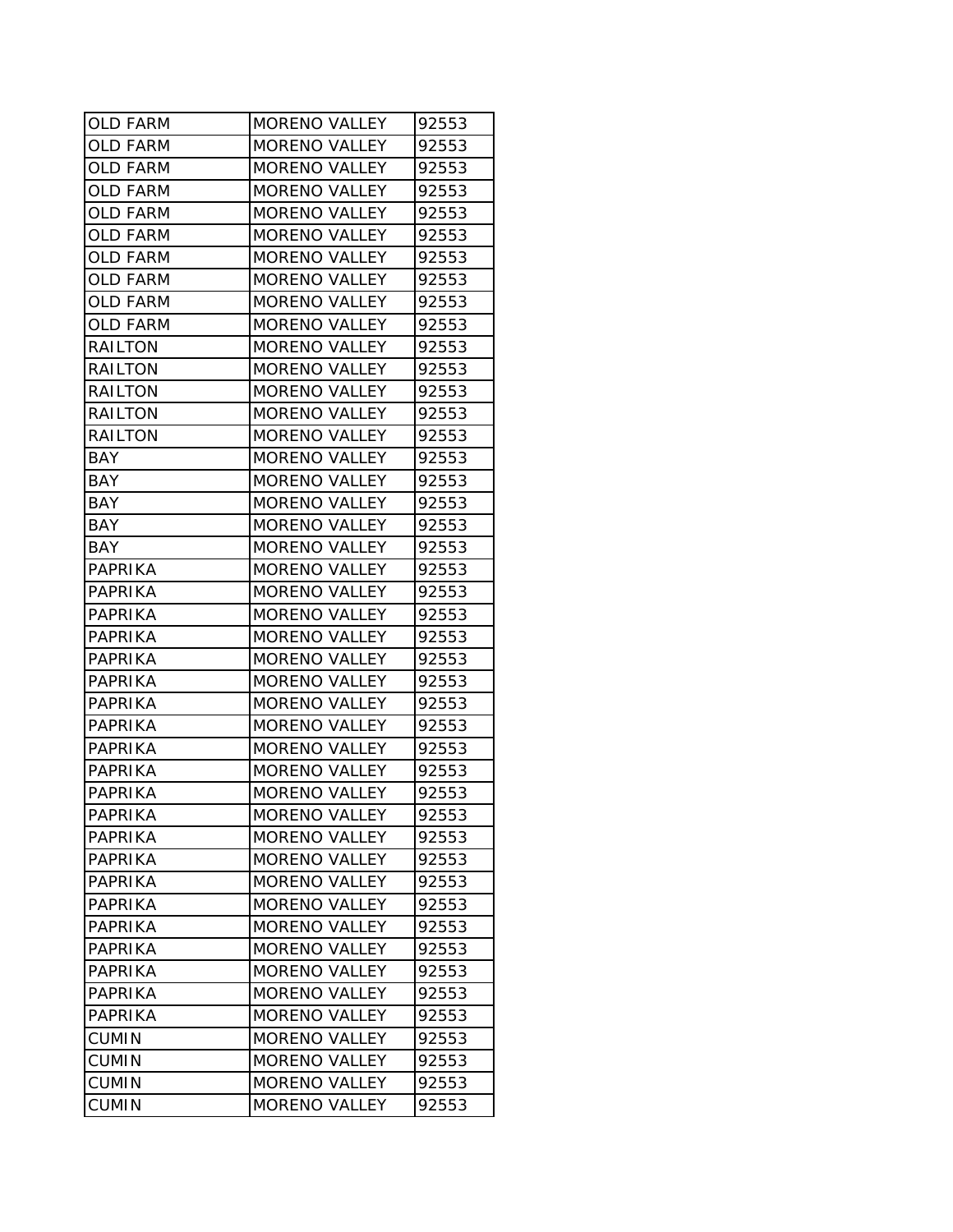| <b>CUMIN</b>   | MORENO VALLEY        | 92553 |
|----------------|----------------------|-------|
| ICUMIN         | <b>MORENO VALLEY</b> | 92553 |
| BAY            | <b>MORENO VALLEY</b> | 92553 |
| BAY            | <b>MORENO VALLEY</b> | 92553 |
| BAY            | <b>MORENO VALLEY</b> | 92553 |
| <b>BAY</b>     | <b>MORENO VALLEY</b> | 92553 |
| BAY            | <b>MORENO VALLEY</b> | 92553 |
| <b>BAY</b>     | <b>MORENO VALLEY</b> | 92553 |
| <b>CHERVIL</b> | <b>MORENO VALLEY</b> | 92553 |
| <b>CHERVIL</b> | <b>MORENO VALLEY</b> | 92553 |
| <b>CHERVIL</b> | <b>MORENO VALLEY</b> | 92553 |
| <b>CHERVIL</b> | MORENO VALLEY        | 92553 |
| <b>CHERVIL</b> | MORENO VALLEY        | 92553 |
| <b>CHERVIL</b> | <b>MORENO VALLEY</b> | 92553 |
| <b>CHERVIL</b> | <b>MORENO VALLEY</b> | 92553 |
| <b>CHERVIL</b> | <b>MORENO VALLEY</b> | 92553 |
| <b>CHERVIL</b> | <b>MORENO VALLEY</b> | 92553 |
| <b>CHERVIL</b> | <b>MORENO VALLEY</b> | 92553 |
| <b>CHERVIL</b> | <b>MORENO VALLEY</b> | 92553 |
| <b>CHERVIL</b> | <b>MORENO VALLEY</b> | 92553 |
| <b>CHERVIL</b> | <b>MORENO VALLEY</b> | 92553 |
| <b>CUMIN</b>   | <b>MORENO VALLEY</b> | 92553 |
| <b>CUMIN</b>   | <b>MORENO VALLEY</b> | 92553 |
| <b>CUMIN</b>   | <b>MORENO VALLEY</b> | 92553 |
| <b>CUMIN</b>   | <b>MORENO VALLEY</b> | 92553 |
| <b>CUMIN</b>   | <b>MORENO VALLEY</b> | 92553 |
| <b>CUMIN</b>   | <b>MORENO VALLEY</b> | 92553 |
| <b>CUMIN</b>   | MORENO VALLEY        | 92553 |
| <b>CUMIN</b>   | <b>MORENO VALLEY</b> | 92553 |
| <b>CHERVIL</b> | <b>MORENO VALLEY</b> | 92553 |
| <b>CHERVIL</b> | <b>MORENO VALLEY</b> | 92553 |
| <b>CHERVIL</b> | <b>MORENO VALLEY</b> | 92553 |
| <b>CHERVIL</b> | <b>MORENO VALLEY</b> | 92553 |
| <b>CHERVIL</b> | <b>MORENO VALLEY</b> | 92553 |
| CHERVIL        | <b>MORENO VALLEY</b> | 92553 |
| <b>CHERVIL</b> | MORENO VALLEY        | 92553 |
| <b>CHERVIL</b> | <b>MORENO VALLEY</b> | 92553 |
| <b>CHERVIL</b> | <b>MORENO VALLEY</b> | 92553 |
| <b>CHERVIL</b> | <b>MORENO VALLEY</b> | 92553 |
| CHERVIL        | <b>MORENO VALLEY</b> | 92553 |
| <b>CHERVIL</b> | <b>MORENO VALLEY</b> | 92553 |
| <b>CHERVIL</b> | <b>MORENO VALLEY</b> | 92553 |
| ALESSANDRO     | <b>MORENO VALLEY</b> | 92553 |
|                |                      | 0     |
| <b>CHERVIL</b> | MORENO VALLEY        | 92553 |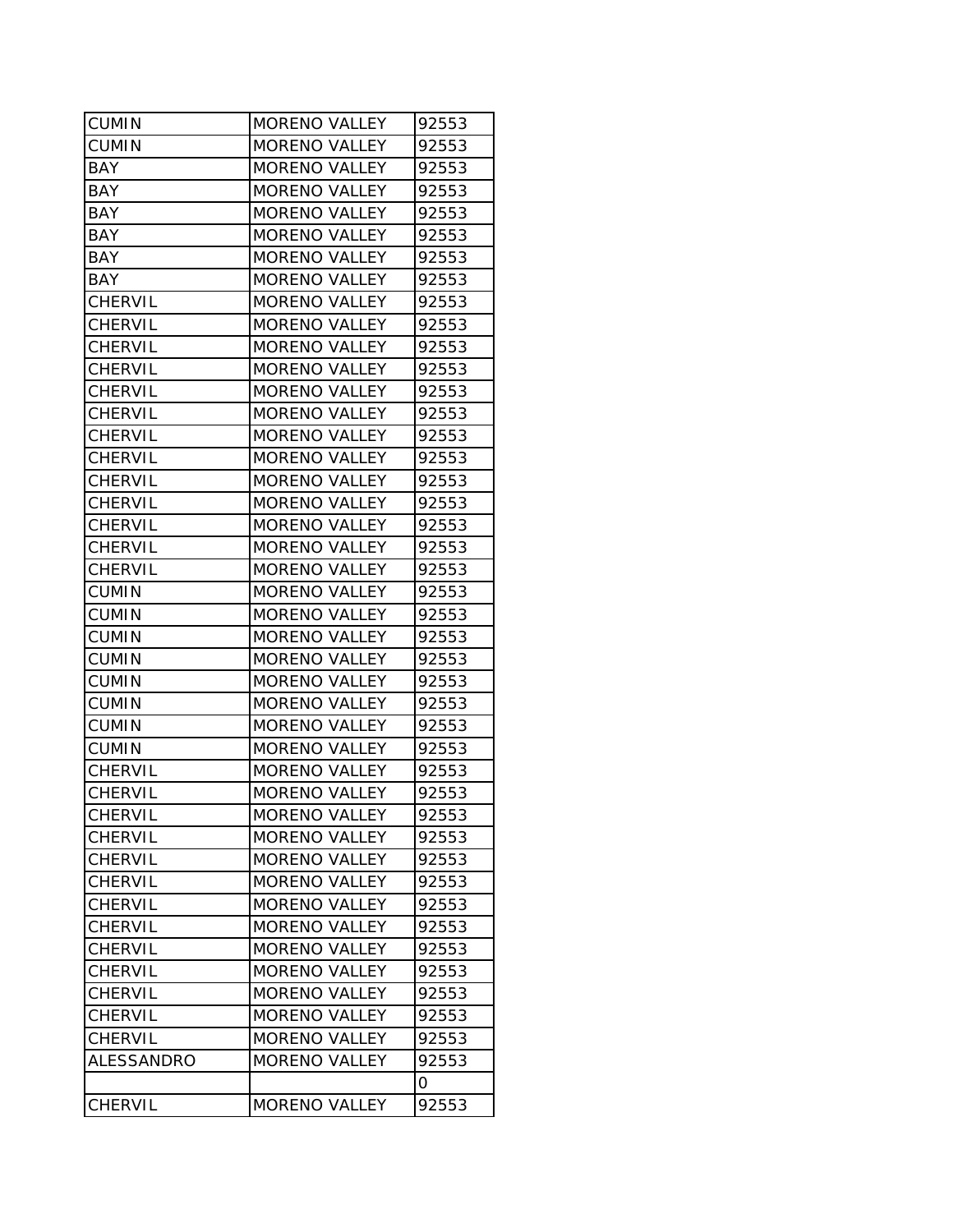| CHERVIL           | MORENO VALLEY        | 92553 |
|-------------------|----------------------|-------|
| CHERVIL           | <b>MORENO VALLEY</b> | 92553 |
| <b>CHERVIL</b>    | <b>MORENO VALLEY</b> | 92553 |
| <b>CHERVIL</b>    | <b>MORENO VALLEY</b> | 92553 |
| <b>CHERVIL</b>    | <b>MORENO VALLEY</b> | 92553 |
| <b>CHERVIL</b>    | <b>MORENO VALLEY</b> | 92553 |
| <b>CHERVIL</b>    | MORENO VALLEY        | 92553 |
| <b>CHERVIL</b>    | <b>MORENO VALLEY</b> | 92553 |
| <b>CHERVIL</b>    | <b>MORENO VALLEY</b> | 92553 |
| <b>CHERVIL</b>    | <b>MORENO VALLEY</b> | 92553 |
| <b>CHERVIL</b>    | <b>MORENO VALLEY</b> | 92553 |
| <b>CHERVIL</b>    | MORENO VALLEY        | 92553 |
| <b>CHERVIL</b>    | MORENO VALLEY        | 92553 |
| <b>PERRIS</b>     | <b>MORENO VALLEY</b> | 92553 |
| <b>EUGENA</b>     | <b>MORENO VALLEY</b> | 92553 |
| <b>EUGENA</b>     | <b>MORENO VALLEY</b> | 92553 |
| <b>EUGENA</b>     | <b>MORENO VALLEY</b> | 92553 |
| <b>EUGENA</b>     | <b>MORENO VALLEY</b> | 92553 |
| EUGENA            | <b>MORENO VALLEY</b> | 92553 |
| <b>GAYE</b>       | <b>MORENO VALLEY</b> | 92553 |
| <b>GAYE</b>       | <b>MORENO VALLEY</b> | 92553 |
| <b>GAYE</b>       | <b>MORENO VALLEY</b> | 92553 |
| <b>GAYE</b>       | <b>MORENO VALLEY</b> | 92553 |
| <b>GAYE</b>       | <b>MORENO VALLEY</b> | 92553 |
| <b>GAYE</b>       | <b>MORENO VALLEY</b> | 92553 |
| <b>GAYE</b>       | <b>MORENO VALLEY</b> | 92553 |
| <b>GAYE</b>       | <b>MORENO VALLEY</b> | 92553 |
| <b>GAYE</b>       | <b>MORENO VALLEY</b> | 92553 |
| <b>GAYE</b>       | <b>MORENO VALLEY</b> | 92553 |
| ALESSANDRO        | <b>MORENO VALLEY</b> | 92553 |
| ALESSANDRO        | <b>MORENO VALLEY</b> | 92553 |
| <b>ALESSANDRO</b> | MORENO VALLEY        | 92553 |
| ALESSANDRO        | <b>MORENO VALLEY</b> | 92553 |
|                   |                      | 0     |
| <b>GAYE</b>       | <b>MORENO VALLEY</b> | 92553 |
| EUGENA            | <b>MORENO VALLEY</b> | 92553 |
| <b>EUGENA</b>     | <b>MORENO VALLEY</b> | 92553 |
| <b>GAYE</b>       | <b>MORENO VALLEY</b> | 92553 |
| <b>GAYE</b>       | <b>MORENO VALLEY</b> | 92553 |
| <b>GAYE</b>       | <b>MORENO VALLEY</b> | 92553 |
| CAROLYN           | <b>MORENO VALLEY</b> | 92553 |
| <b>CAROLYN</b>    | <b>MORENO VALLEY</b> | 92553 |
| CAROLYN           | <b>MORENO VALLEY</b> | 92553 |
| CAROLYN           | <b>MORENO VALLEY</b> | 92553 |
| CAROLYN           | <b>MORENO VALLEY</b> | 92553 |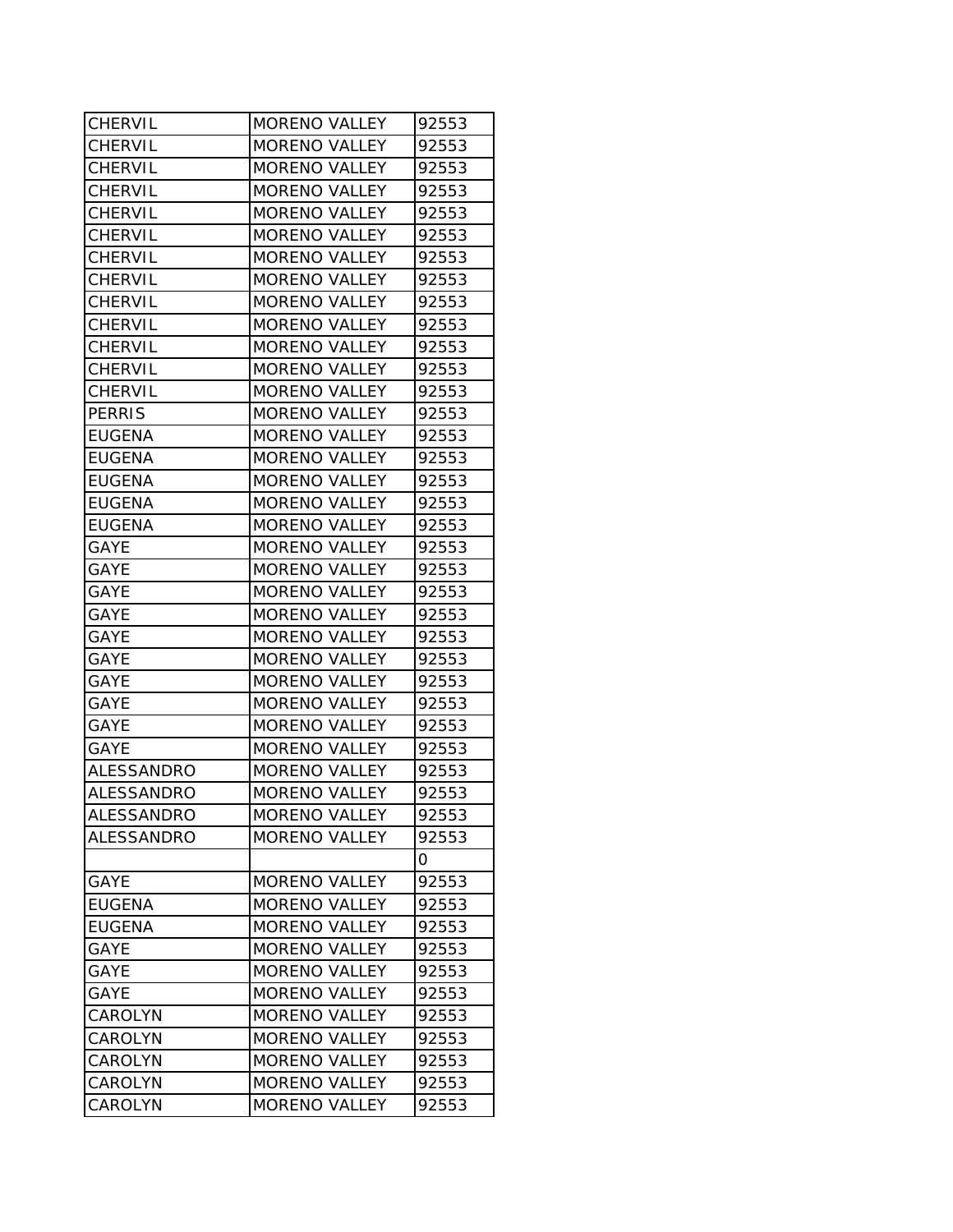| CAROLYN           | <b>MORENO VALLEY</b> | 92553 |
|-------------------|----------------------|-------|
| CAROLYN           | <b>MORENO VALLEY</b> | 92553 |
| CAROLYN           | <b>MORENO VALLEY</b> | 92553 |
| CAROLYN           | <b>MORENO VALLEY</b> | 92553 |
| CAROLYN           | <b>MORENO VALLEY</b> | 92553 |
| CAROLYN           | <b>MORENO VALLEY</b> | 92553 |
| <b>CAROLYN</b>    | <b>MORENO VALLEY</b> | 92553 |
| CAROLYN           | <b>MORENO VALLEY</b> | 92553 |
| <b>CAROLYN</b>    | <b>MORENO VALLEY</b> | 92553 |
| <b>GAYE</b>       | <b>MORENO VALLEY</b> | 92553 |
| <b>GAYE</b>       | <b>MORENO VALLEY</b> | 92553 |
| GAYE              | <b>MORENO VALLEY</b> | 92553 |
| <b>GAYE</b>       | <b>MORENO VALLEY</b> | 92553 |
| ALESSANDRO        | <b>MORENO VALLEY</b> | 92553 |
| ALESSANDRO        | <b>MORENO VALLEY</b> | 92553 |
| ALESSANDRO        | <b>MORENO VALLEY</b> | 92553 |
| ALESSANDRO        | <b>MORENO VALLEY</b> | 92553 |
| ALESSANDRO        | <b>RIVERSIDE</b>     | 92508 |
| <b>ALESSANDRO</b> | <b>MORENO VALLEY</b> | 92553 |
| ALESSANDRO        | <b>MORENO VALLEY</b> | 92553 |
| ALESSANDRO        | <b>MORENO VALLEY</b> | 92553 |
| ALESSANDRO        | <b>MORENO VALLEY</b> | 92553 |
| ALESSANDRO        | <b>MORENO VALLEY</b> | 92553 |
| ALESSANDRO        | <b>MORENO VALLEY</b> | 92553 |
| ALESSANDRO        | <b>MORENO VALLEY</b> | 92553 |
|                   |                      | 0     |
| <b>PERRIS</b>     | <b>MORENO VALLEY</b> | 92553 |
| <b>KINGSWAY</b>   | <b>MORENO VALLEY</b> | 92553 |
| <b>KINGSWAY</b>   | <b>MORENO VALLEY</b> | 92553 |
| <b>KINGSWAY</b>   | <b>MORENO VALLEY</b> | 92553 |
| <b>KINGSWAY</b>   | <b>MORENO VALLEY</b> | 92553 |
| <b>KINGSWAY</b>   | <b>MORENO VALLEY</b> | 92553 |
| <b>JENKINS</b>    | <b>MORENO VALLEY</b> | 92553 |
| <b>JENKINS</b>    | <b>MORENO VALLEY</b> | 92553 |
| <b>JENKINS</b>    | <b>MORENO VALLEY</b> | 92553 |
| <b>JENKINS</b>    | <b>MORENO VALLEY</b> | 92553 |
| <b>JENKINS</b>    | <b>MORENO VALLEY</b> | 92553 |
| <b>JENKINS</b>    | <b>MORENO VALLEY</b> | 92553 |
| <b>JENKINS</b>    | <b>MORENO VALLEY</b> | 92553 |
| ALESSANDRO        | <b>MORENO VALLEY</b> | 92555 |
| ALESSANDRO        | <b>MORENO VALLEY</b> | 92555 |
| <b>ALESSANDRO</b> | <b>MORENO VALLEY</b> | 92555 |
| ALESSANDRO        | <b>MORENO VALLEY</b> | 92555 |
| <b>ALESSANDRO</b> | <b>MORENO VALLEY</b> | 92553 |
|                   |                      | 0     |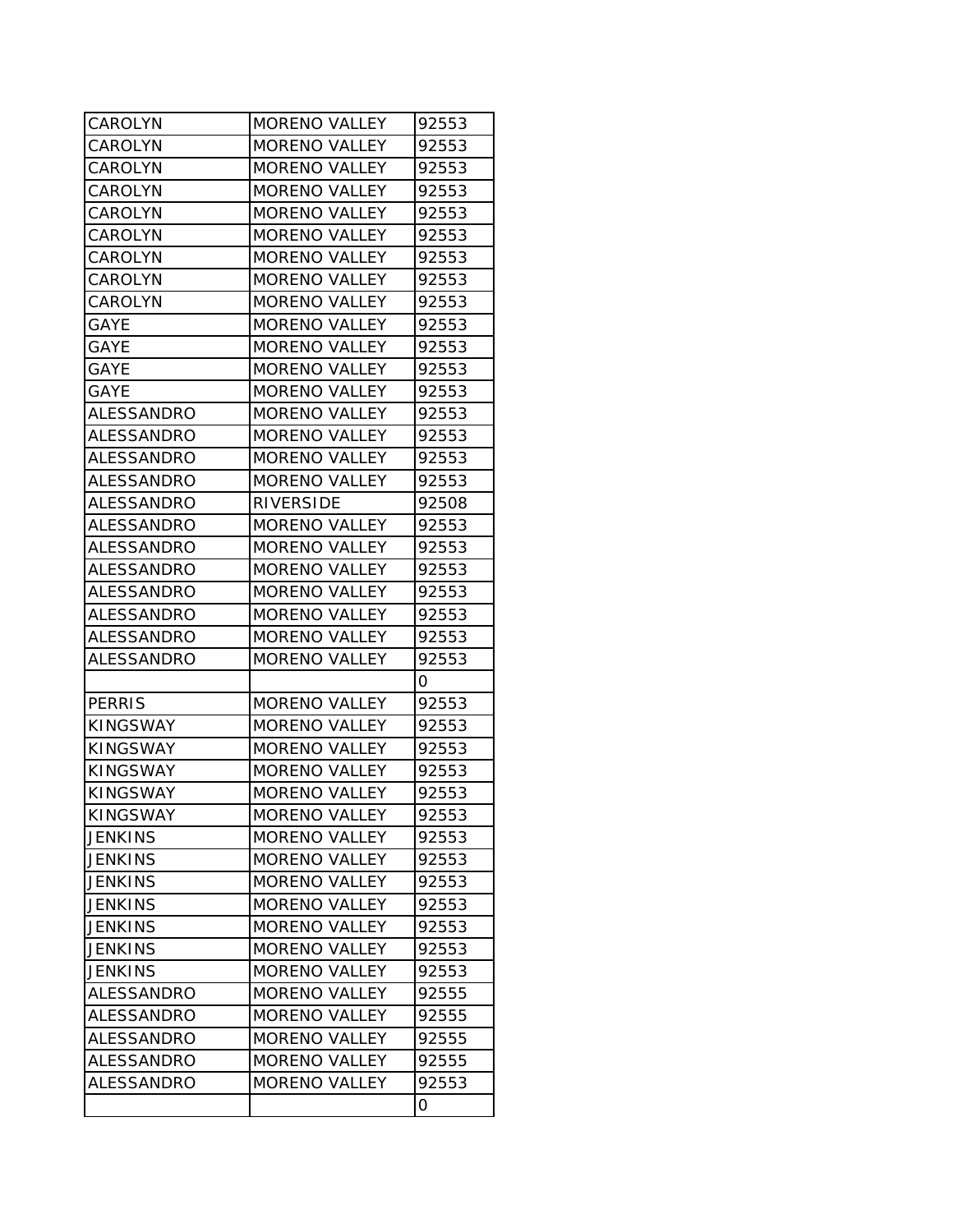| ALESSANDRO                     | <b>MORENO VALLEY</b> | 92555    |
|--------------------------------|----------------------|----------|
| ALESSANDRO                     | <b>MORENO VALLEY</b> | 92555    |
| ALESSANDRO                     | <b>MORENO VALLEY</b> | 92553    |
| <b>ALESSANDRO</b>              | <b>MORENO VALLEY</b> | 92555    |
| <b>ALESSANDRO</b>              | MORENO VALLEY        | 92555    |
| ALESSANDRO                     | <b>MORENO VALLEY</b> | 92555    |
| <b>COVEY QUAIL</b>             | <b>MORENO VALLEY</b> | 92553    |
| CAROLYN                        | <b>MORENO VALLEY</b> | 92553    |
| CAROLYN                        | <b>MORENO VALLEY</b> | 92553    |
| <b>COVEY QUAIL</b>             | <b>MORENO VALLEY</b> | 92553    |
| <b>COVEY QUAIL</b>             | <b>MORENO VALLEY</b> | 92553    |
| <b>COVEY QUAIL</b>             | <b>MORENO VALLEY</b> | 92553    |
|                                |                      | 0        |
| <b>ALESSANDRO</b>              | <b>MORENO VALLEY</b> | 92553    |
|                                |                      | $\Omega$ |
| <b>PERRIS</b>                  | <b>MORENO VALLEY</b> | 92553    |
| <b>PERRIS</b>                  | <b>MORENO VALLEY</b> | 92553    |
| ALESSANDRO                     | <b>MORENO VALLEY</b> | 92553    |
| ALESSANDRO                     | <b>MORENO VALLEY</b> | 92553    |
|                                |                      | 0        |
|                                |                      | 0        |
|                                |                      | 0        |
|                                |                      | 0        |
| SAN CRISTOBAL BAYMORENO VALLEY |                      | 92553    |
| SAN CRISTOBAL BAYMORENO VALLEY |                      | 92553    |
| SAN CRISTOBAL BAYMORENO VALLEY |                      | 92553    |
| SAN CRISTOBAL BAYMORENO VALLEY |                      | 92553    |
| SAN CRISTOBAL BAYMORENO VALLEY |                      | 92553    |
| SAN CRISTOBAL BAYMORENO VALLEY |                      | 92553    |
| SAN CRISTOBAL BAYMORENO VALLEY |                      | 92553    |
| SAN CRISTOBAL BAYMORENO VALLEY |                      | 92553    |
| SAN CRISTOBAL BAYMORENO VALLEY |                      | 92553    |
| SAN CRISTOBAL BAYMORENO VALLEY |                      | 92553    |
| SAN CRISTOBAL BAYMORENO VALLEY |                      | 92553    |
| SAN CRISTOBAL BAYMORENO VALLEY |                      | 92553    |
| SAN CRISTOBAL BAYMORENO VALLEY |                      | 92553    |
| SAN CRISTOBAL BAYMORENO VALLEY |                      | 92553    |
| <b>ST TROPEZ</b>               | <b>MORENO VALLEY</b> | 92553    |
| <b>ST TROPEZ</b>               | <b>MORENO VALLEY</b> | 92553    |
| <b>ST TROPEZ</b>               | <b>MORENO VALLEY</b> | 92553    |
| ST TROPEZ                      | <b>MORENO VALLEY</b> | 92553    |
| <b>ST TROPEZ</b>               | <b>MORENO VALLEY</b> | 92553    |
| ST TROPEZ                      | <b>MORENO VALLEY</b> | 92553    |
| ST TROPEZ                      | <b>MORENO VALLEY</b> | 92553    |
| <b>ST TROPEZ</b>               | MORENO VALLEY        | 92553    |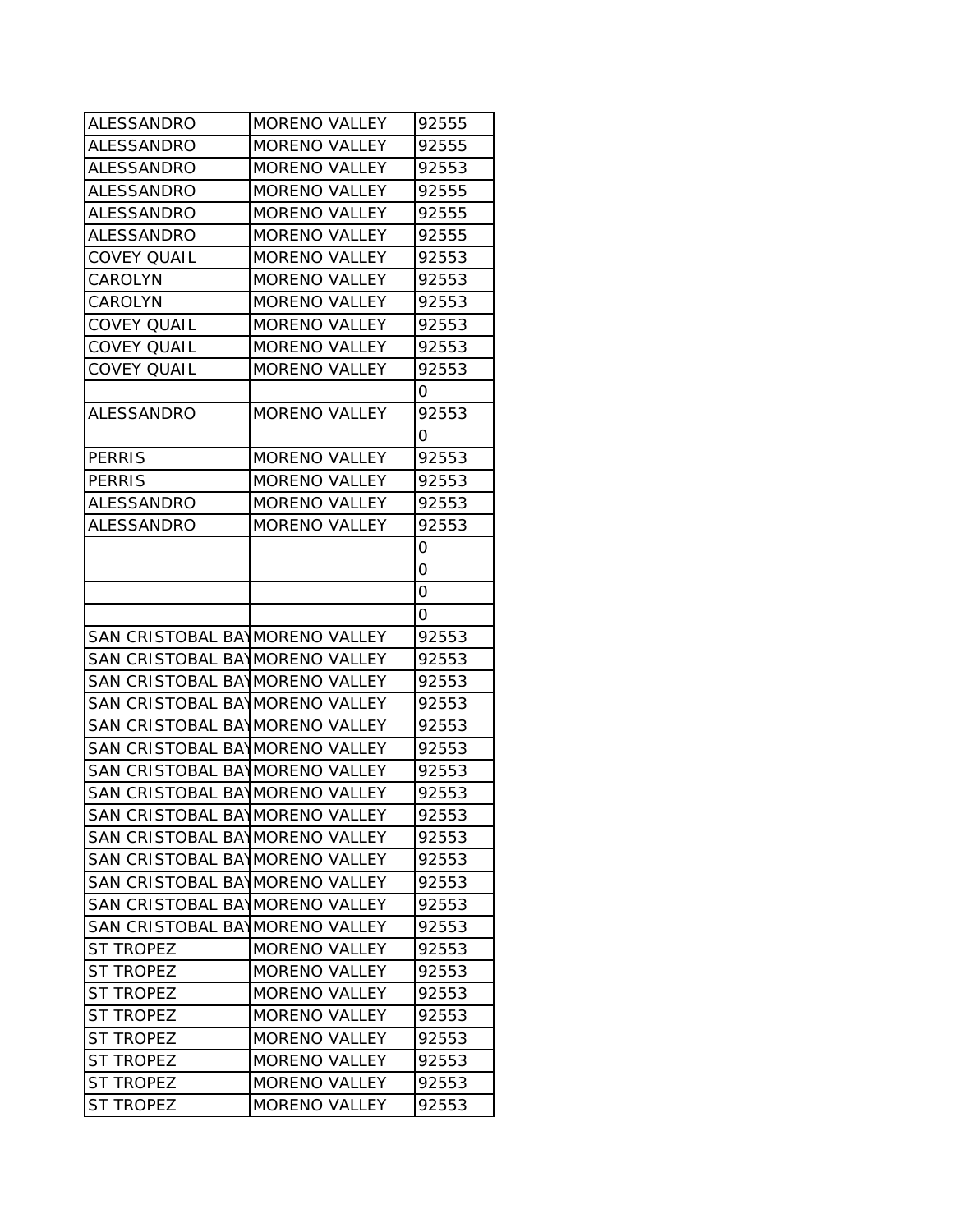| <b>ST TROPEZ</b>     | <b>MORENO VALLEY</b> | 92553 |
|----------------------|----------------------|-------|
| ST TROPEZ            | <b>MORENO VALLEY</b> | 92553 |
| st tropez            | <b>MORENO VALLEY</b> | 92553 |
| <b>ST TROPEZ</b>     | <b>MORENO VALLEY</b> | 92553 |
| ST TROPEZ            | <b>MORENO VALLEY</b> | 92553 |
| ST TROPEZ            | <b>MORENO VALLEY</b> | 92553 |
| st tropez            | <b>MORENO VALLEY</b> | 92553 |
| <b>ST TROPEZ</b>     | <b>MORENO VALLEY</b> | 92553 |
| <b>ST TROPEZ</b>     | <b>MORENO VALLEY</b> | 92553 |
| st tropez            | <b>MORENO VALLEY</b> | 92553 |
| <b>ST TROPEZ</b>     | <b>MORENO VALLEY</b> | 92553 |
| st tropez            | <b>MORENO VALLEY</b> | 92553 |
| st tropez            | <b>MORENO VALLEY</b> | 92553 |
| ST TROPEZ            | <b>MORENO VALLEY</b> | 92553 |
| <b>MONTEGO BAY</b>   | <b>MORENO VALLEY</b> | 92553 |
| <b>MONTEGO BAY</b>   | <b>MORENO VALLEY</b> | 92553 |
| <b>MONTEGO BAY</b>   | <b>MORENO VALLEY</b> | 92553 |
| <b>MONTEGO BAY</b>   | <b>MORENO VALLEY</b> | 92553 |
| MONTEGO BAY          | <b>MORENO VALLEY</b> | 92553 |
| <b>MONTEGO BAY</b>   | <b>MORENO VALLEY</b> | 92553 |
| <b>MONTEGO BAY</b>   | <b>MORENO VALLEY</b> | 92553 |
| <b>MONTEGO BAY</b>   | MORENO VALLEY        | 92553 |
| <b>MONTEGO BAY</b>   | <b>MORENO VALLEY</b> | 92553 |
| <b>MONTEGO BAY</b>   | <b>MORENO VALLEY</b> | 92553 |
| <b>MONTEGO BAY</b>   | <b>MORENO VALLEY</b> | 92553 |
| <b>MONTEGO BAY</b>   | <b>MORENO VALLEY</b> | 92553 |
| <b>MONTEGO BAY</b>   | <b>MORENO VALLEY</b> | 92553 |
| <b>MONTEGO BAY</b>   | <b>MORENO VALLEY</b> | 92553 |
| <b>MONTEGO BAY</b>   | <b>MORENO VALLEY</b> | 92553 |
| <b>MONTEGO BAY</b>   | <b>MORENO VALLEY</b> | 92553 |
| <b>MONTEGO BAY</b>   | <b>MORENO VALLEY</b> | 92553 |
| MONTEGO BAY          | MORENO VALLEY        | 92553 |
| <b>JAMAICA SANDS</b> | <b>MORENO VALLEY</b> | 92553 |
| <b>JAMAICA SANDS</b> | <b>MORENO VALLEY</b> | 92553 |
| <b>JAMAICA SANDS</b> | <b>MORENO VALLEY</b> | 92553 |
| <b>JAMAICA SANDS</b> | <b>MORENO VALLEY</b> | 92553 |
| <b>JAMAICA SANDS</b> | <b>MORENO VALLEY</b> | 92553 |
| <b>JAMAICA SANDS</b> | <b>MORENO VALLEY</b> | 92553 |
| <b>JAMAICA SANDS</b> | <b>MORENO VALLEY</b> | 92553 |
| <b>JAMAICA SANDS</b> | <b>MORENO VALLEY</b> | 92553 |
| <b>JAMAICA SANDS</b> | <b>MORENO VALLEY</b> | 92553 |
| <b>JAMAICA SANDS</b> | <b>MORENO VALLEY</b> | 92553 |
|                      |                      | 0     |
|                      |                      | 0     |
|                      |                      | 0     |